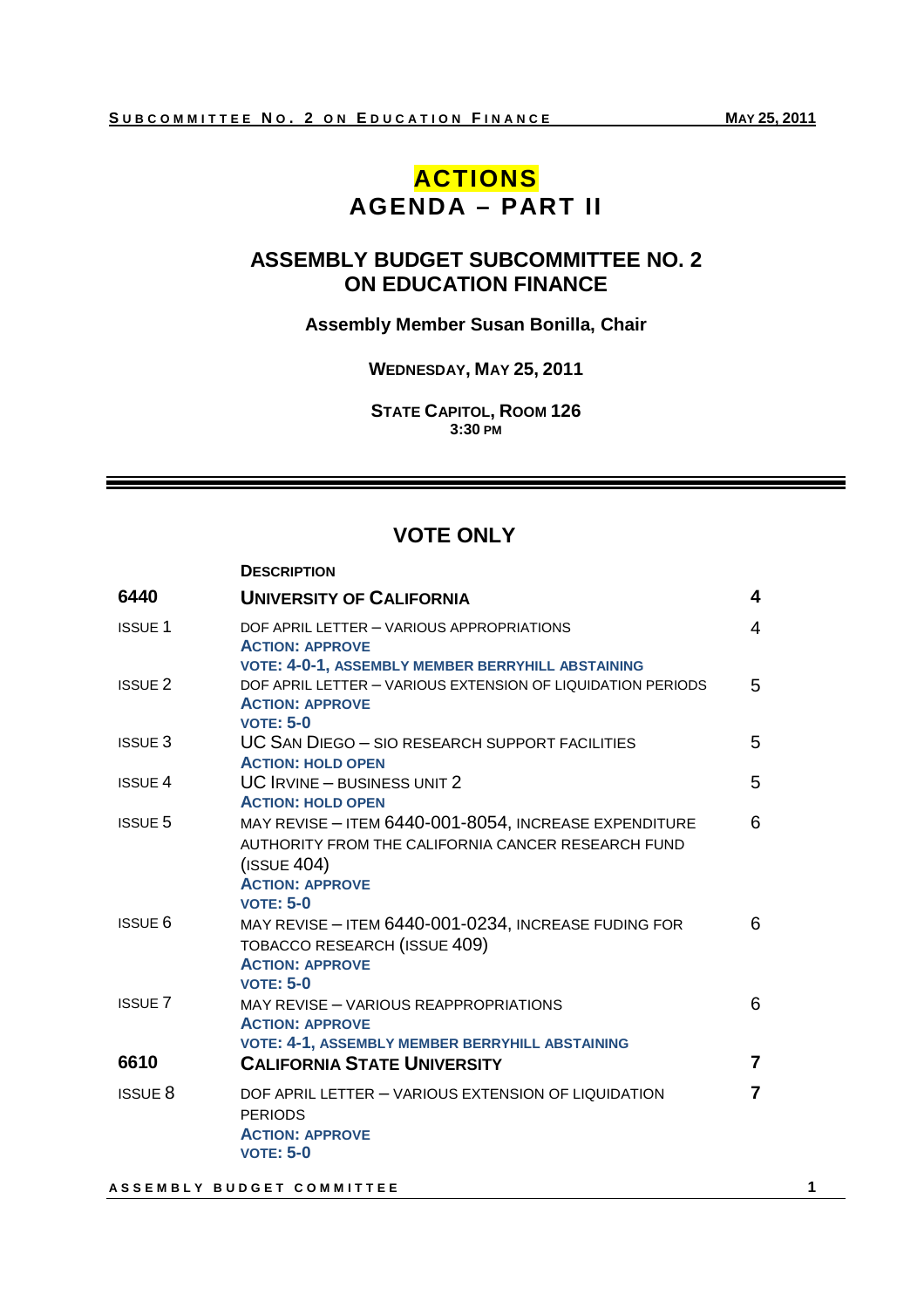| <b>ISSUE 9</b>  | CSU SAN JOSE - SPARTAN COMPLEX RENOVATION<br><b>ACTION: APPROVE</b><br>VOTE: 3-2, ASSEMBLY MEMBER BERRYHILL AND NESTANDE VOTING<br><b>NO</b>                                                                             | $\overline{7}$ |              |
|-----------------|--------------------------------------------------------------------------------------------------------------------------------------------------------------------------------------------------------------------------|----------------|--------------|
| <b>ISSUE 10</b> | CSU EAST BAY - WARREN HALL REPLACEMENT BUILDING<br><b>ACTION: APPROVE AND ADD CSU CHICO TAYLOR HALL PROJECT</b><br>VOTE: 3-2, ASSEMBLY MEMBER BERRYHILL AND NESTANDE VOTING<br><b>NO</b>                                 | $\overline{7}$ |              |
| <b>ISSUE 11</b> | CSU CHANNEL ISLAND - WEST HALL<br><b>ACTION: APPROVE</b><br><b>VOTE: 3-2, ASSEMBLY MEMBER BERRYHILL AND NESTANDE VOTING</b><br><b>NO</b>                                                                                 | 8              |              |
| <b>ISSUE 12</b> | CSU FRESNO - FACULTY OFFICE/LAB BUILDING<br><b>ACTION: APPROVE</b><br>VOTE: 3-2, ASSEMBLY MEMBER BERRYHILL AND NESTANDE VOTING<br><b>NO</b>                                                                              | 8              |              |
| <b>ISSUE 13</b> | DOF APRIL LETTER - CSU LOS ANGELES CAMPUS, CORPORATION<br>YARD AND PUBLIC SAFETY<br><b>ACTION: APPROVE</b><br>VOTE: 3-2, ASSEMBLY MEMBER BERRYHILL AND NESTANDE VOTING<br><b>NO</b>                                      | 8              |              |
| <b>ISSUE 14</b> | MAY REVISE - VARIOUS REAPPROPRIATIONS<br><b>ACTION: APPROVE</b><br>VOTE: 4-0-1, ASSEMBLY MEMBER BERRYHILL ABSTAINING                                                                                                     | 9              |              |
| <b>ISSUE 15</b> | MAY REVISE - ELIMINATE DUPLICATIVE AUDITS TO ACHIEVE<br>EFFICIENCIES (ISSUE 462)<br><b>ACTION: APPROVE</b><br><b>VOTE: 5-0</b>                                                                                           | 9              |              |
| <b>ISSUE 16</b> | CSU - ITEM 6610-401, TECHNICAL CORRECTION TO CONFORM TO<br>EXISTING LANGUAGE AUTHORIZE FOR UC IN ITEM 6440-401<br><b>ACTION: APPROVE</b><br><b>VOTE: 5-0</b>                                                             | 9              |              |
| 6870            | <b>CALIFORNIA COMMUNITY COLLEGES</b>                                                                                                                                                                                     | 10             |              |
| <b>ISSUE 17</b> | COAST COMMUNITY COLLEGE DISTRICT, ORANGE COAST COLLEGE<br>- MUSIC BUILDINGS MODERNIZATION<br><b>ACTION: APPROVE</b><br>VOTE: 3-2, ASSEMBLY MEMBER BERRYHILL AND NESTANDE VOTING<br><b>NO</b>                             | 10             |              |
| <b>ISSUE 18</b> | SANTA CLARITA COMMUNITY COLLEGE DISTRICT, COLLEGE OF THE<br>CANYONS - ADMINISTRATION/STUDENT SERVICES BUILDING<br><b>ACTION: APPROVE</b><br><b>VOTE: 3-2, ASSEMBLY MEMBER BERRYHILL AND NESTANDE VOTING</b><br><b>NO</b> | 10             |              |
| <b>ISSUE 19</b> | SAN FRANCISCO COMMUNITY COLLEGE DISTRICT, CITY COLLEGE OF<br>SAN FRANCISCO - PERFORMING ARTS COMPLEX<br><b>ACTION: APPROVE</b><br>VOTE: 3-2, ASSEMBLY MEMBER BERRYHILL AND NESTANDE VOTING                               | 10             |              |
|                 | ASSEMBLY BUDGET COMMITTEE                                                                                                                                                                                                |                | $\mathbf{2}$ |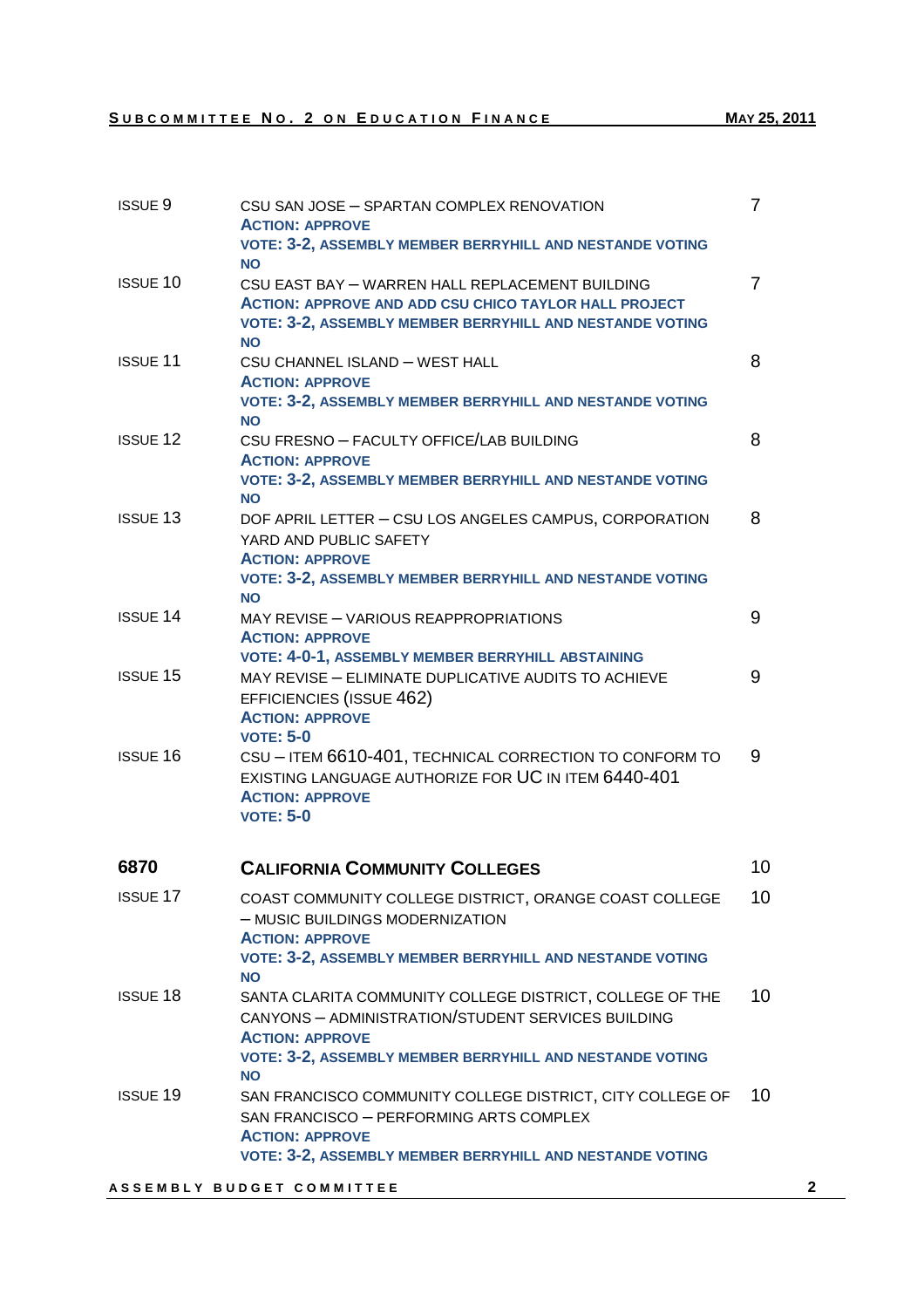| <b>ISSUE 20</b> | MAY REVISE - VARIOUS REAPPROPRIATIONS<br><b>ACTION: APPROVE</b>                                                                                                                                   | 11              |
|-----------------|---------------------------------------------------------------------------------------------------------------------------------------------------------------------------------------------------|-----------------|
| <b>ISSUE 21</b> | VOTE: 4-0-1, ASSEMBLY MEMBER BERRYHILL ABSTAINING<br>MAY REVISE - EXTENSION OF LIQUIDATION<br><b>ACTION: APPROVE</b><br><b>VOTE: 5-0</b>                                                          | 11              |
| <b>ISSUE 22</b> | MAY REVISE - RESTORE POSITION REMOVED IN ERROR (ISSUE<br>109)<br><b>ACTION: APPROVE</b><br><b>VOTE: 5-0</b>                                                                                       | 12 <sup>2</sup> |
| <b>ISSUE 23</b> | MAY REVISE - INCREASE APPORTIONMENT FUNDING (ISSUE 127)<br><b>HOLD OPEN</b>                                                                                                                       | 12 <sup>°</sup> |
| <b>ISSUE 24</b> | MAY REVISE - DECREASE APPORTIONMENTS AND INCREASE<br>PROPERTY TAX REVENUES (ISSUE 116 AND 117)<br><b>ACTION: APPROVE</b><br><b>VOTE: 5-0</b>                                                      | 12 <sup>°</sup> |
| <b>ISSUE 25</b> | MAY REVISE - DECREASE APPORTIONMENTS AND INCREASE OIL<br>AND MINERAL REVENUES (ISSUE 119 AND 120)<br><b>ACTION: APPROVE</b><br><b>VOTE: 5-0</b>                                                   | 12 <sup>2</sup> |
| <b>ISSUE 26</b> | MAY REVISE - REDUCE VOCATIONAL EDUCATION REIMBURSEMENTS<br>$($ ISSUE 108 $)$<br><b>ACTION: APPROVE</b><br><b>VOTE: 5-0</b>                                                                        | 12              |
| <b>ISSUE 27</b> | MAY REVISE - NON-BUDGET ACT ITEMS IN BUDGET YEAR, INCREASE<br>PROPERTY TAX REVENUES AND OIL AND MINERAL REVENUE (ISSUE<br>116 AND 119)<br><b>ACTION: APPROVE</b><br><b>VOTE: 5-0</b>              | 13              |
| <b>ISSUE 28</b> | MAY REVISE - NON-BUDGET ACT ITEMS IN CURRENT YEAR,<br>INCREASE PROPERTY TAX REVENUE AND OIL AND MINERAL<br>REVENUES (ISSUE 116 AND 119)<br><b>ACTION: APPROVE</b><br><b>VOTE: 5-0</b>             | 13              |
| 7980            | <b>CALIFORNIA STUDENT AID COMMISSION</b>                                                                                                                                                          | 13              |
| <b>ISSUE 29</b> | MAY REVISE - RESTORE POSITIONS ERRONEOUSLY ELIMINATED<br>FROM THE GOVERNOR'S BUDGET<br><b>ACTION: APPROVE</b><br><b>VOTE: 5-0</b>                                                                 | 13              |
| <b>ISSUE 30</b> | MAY REVISE - OFFSET CAL GRANT PROGRAM COSTS WITH EXCESS<br>STUDENT LOAN OPERATING FUND AND REVISE CAL GRANT<br>PROGRAM CASELOAD (ISSUE 010 AND 011)<br><b>ACTION: APPROVE</b><br><b>VOTE: 5-0</b> | 13              |
| <b>ISSUE 31</b> | MAY REVISE - ELIMINATE OFFSET OF CAL GRANT PROGRAM COSTS<br>WITH FEDERAL LEAP FUNDS (ISSUE 013)                                                                                                   | 14              |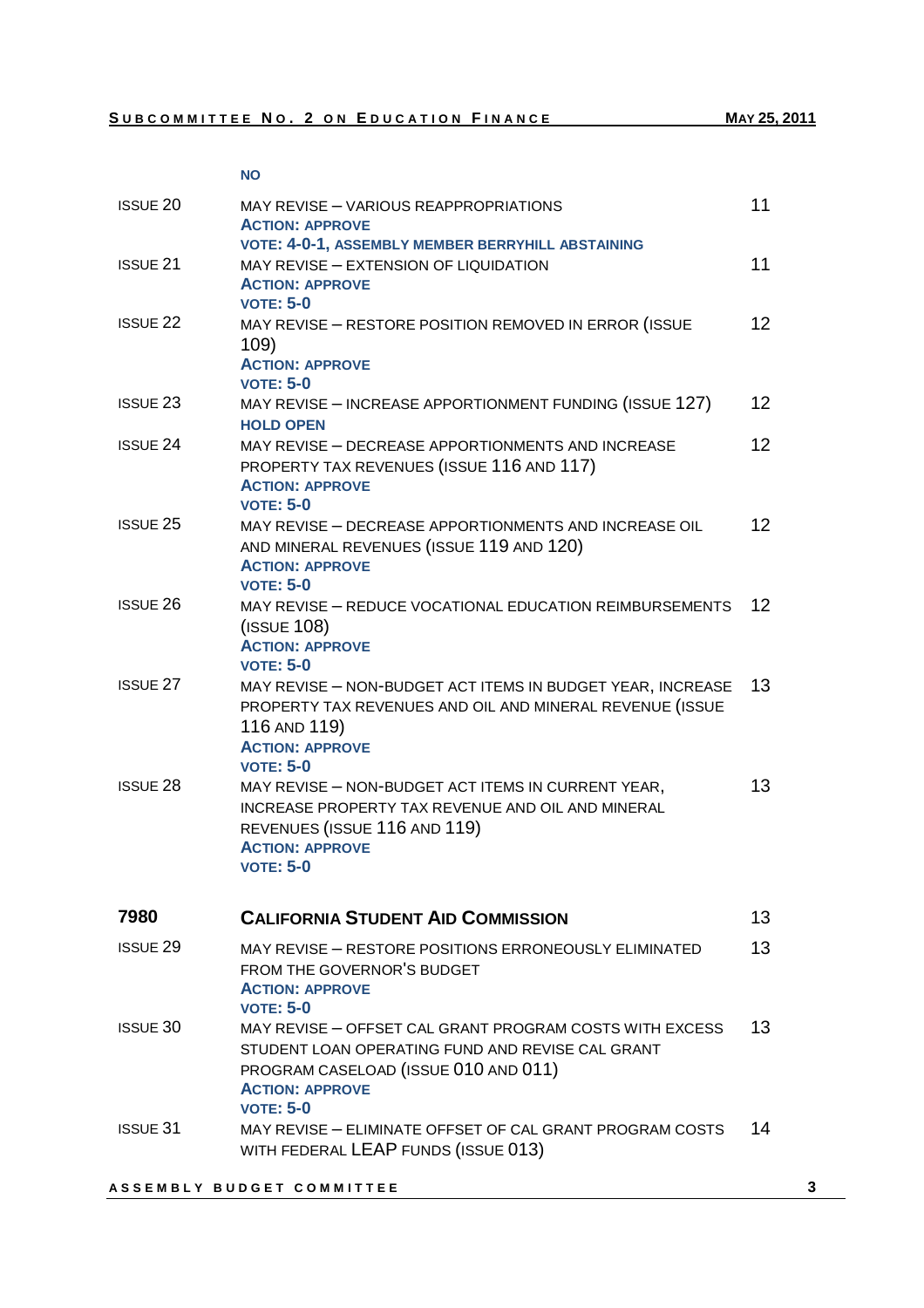### **ACTION: APPROVE**

|                 | $VOTE: 5-0$                                                                                                                                                                                                                                                                                                      |    |
|-----------------|------------------------------------------------------------------------------------------------------------------------------------------------------------------------------------------------------------------------------------------------------------------------------------------------------------------|----|
| <b>ISSUE 32</b> | MAY REVISE - ELIMINATE FEDERAL ROBERT C. BYRD HONORS<br>SCHOLARSHIP PROGRAM FUNDS (ISSUE 014)<br><b>ACTION: APPROVE</b><br><b>VOTE: 5-0</b>                                                                                                                                                                      | 14 |
| <b>ISSUE 33</b> | MAY REVISE - REVISE THE TEMPORARY ASSISTANCE FOR NEEDY<br>FAMILIES REIMBURSEMENT AVAILABLE FOR CAL GRANT PROGRAM<br>COSTS (ISSUE 015, 016, AND 603)<br><b>ACTION: APPROVE AND CONFORM TO SUBCOMMITTEE NO. 1 TANF</b><br><b>CHANGES.</b><br>VOTE: 3-2, ASSEMBLY MEMBER BERRYHILL AND NESTANDE VOTING<br><b>NO</b> | 14 |
| <b>ISSUE 34</b> | MAY REVISE - EROSION OF SAVINGS FROM CONFERENCE STUDENT<br>LOAN COHORT DEFAULT RATE REQUIREMENT FOR INSTITUTIONAL<br>CAL GRANT PROGRAM ELIGIBILITY SOLUTIONS (ISSUE 017)<br><b>ACTION: APPROVE</b><br>VOTE: 3-2, ASSEMBLY MEMBER BERRYHILL AND NESTANDE VOTING<br><b>NO</b>                                      | 15 |
| <b>ISSUE 35</b> | CLEAN UP TRAILER BILL LANGUAGE OF THE STUDENT LOAN COHORT<br>DEFAULT RATE REQUIREMENT<br><b>ACTION: APPROVE</b><br><b>VOTE: 5-0</b>                                                                                                                                                                              | 15 |
|                 | <b>ITEMS TO BE HEARD</b>                                                                                                                                                                                                                                                                                         |    |
| 6420            | <b>CALIFORNIA POSTSECONDARY EDUCATION COMMISSION</b>                                                                                                                                                                                                                                                             | 16 |
| <b>ISSUE 1</b>  | MAY REVISE - ELIMINATION OF CPEC<br><b>ACTION: REJECT MAY REVISE PROPOSAL, REFER TO POLICY</b><br><b>COMMITTEE</b><br>VOTE: 3-2, ASSEMBLY MEMBER BERRYHILL AND NESTANDE VOTING<br><b>NO</b>                                                                                                                      | 16 |
| 6870            | <b>CALIFORNIA COMMUNITY COLLEGES</b>                                                                                                                                                                                                                                                                             | 19 |
| <b>ISSUE 1</b>  | APPORTIONMENT FUNDING AUGMENTATION                                                                                                                                                                                                                                                                               | 19 |
| <b>ISSUE 2</b>  | CCC STUDENT FEE REVENUE SHORTFALL                                                                                                                                                                                                                                                                                | 20 |
| <b>ISSUE 3</b>  | MANDATE REFORM PROPOSAL<br><b>ACTION: REJECT MAY REVISE PROPOSAL, REFER TO POLICY</b><br><b>COMMITTEE</b><br>VOTE: 3-2, ASSEMBLY MEMBER BERRYHILL AND NESTANDE VOTING<br><b>NO</b>                                                                                                                               | 22 |

| 6440           | <b>UNIVERSITY OF CALIFORNIA</b>                               | 24 |
|----------------|---------------------------------------------------------------|----|
| <b>ISSUE 1</b> | CAPITAL OUTLAY PROJECT FINANCING<br><b>INFORMATIONAL ONLY</b> | 24 |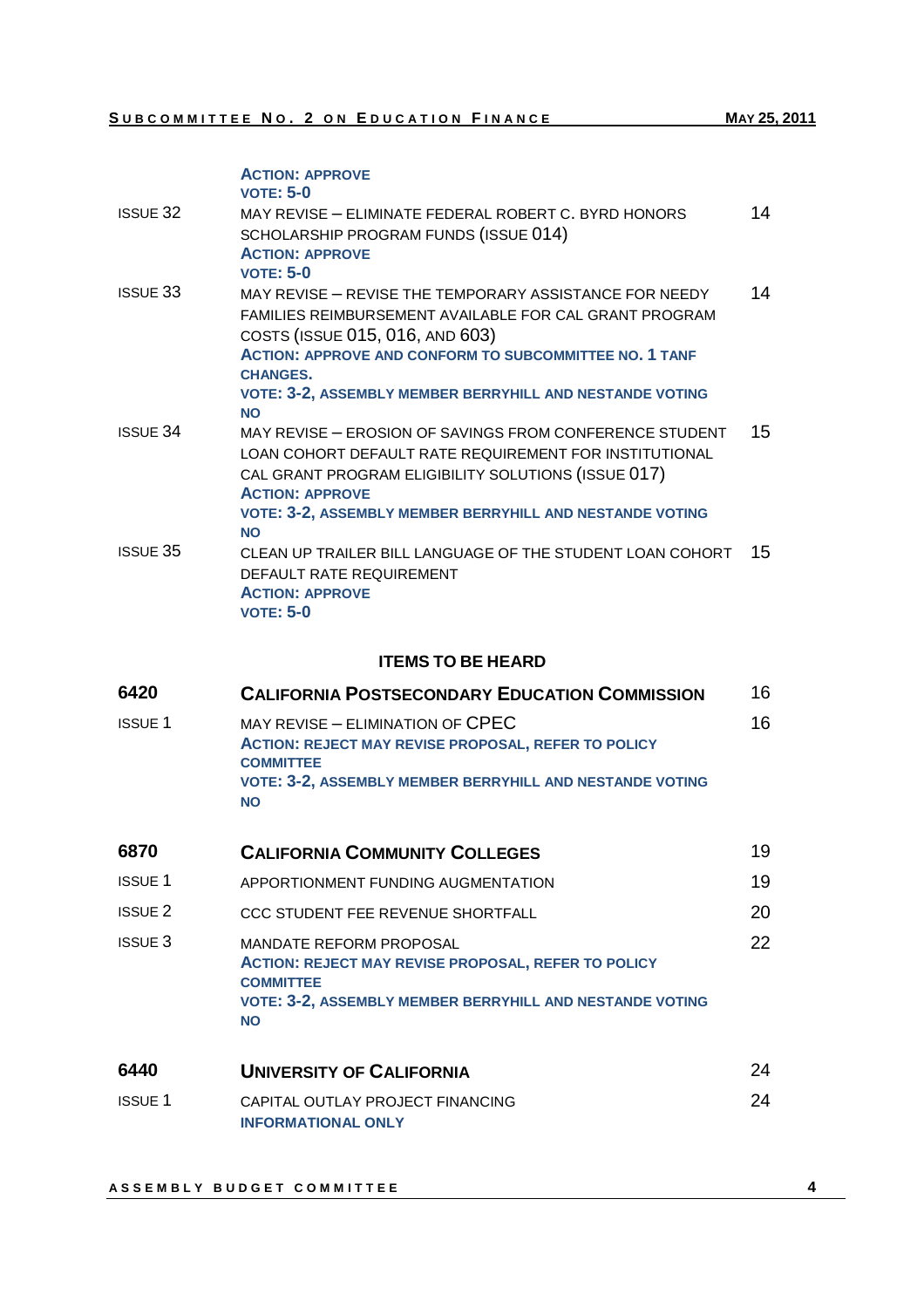### **PUBLIC COMMENT**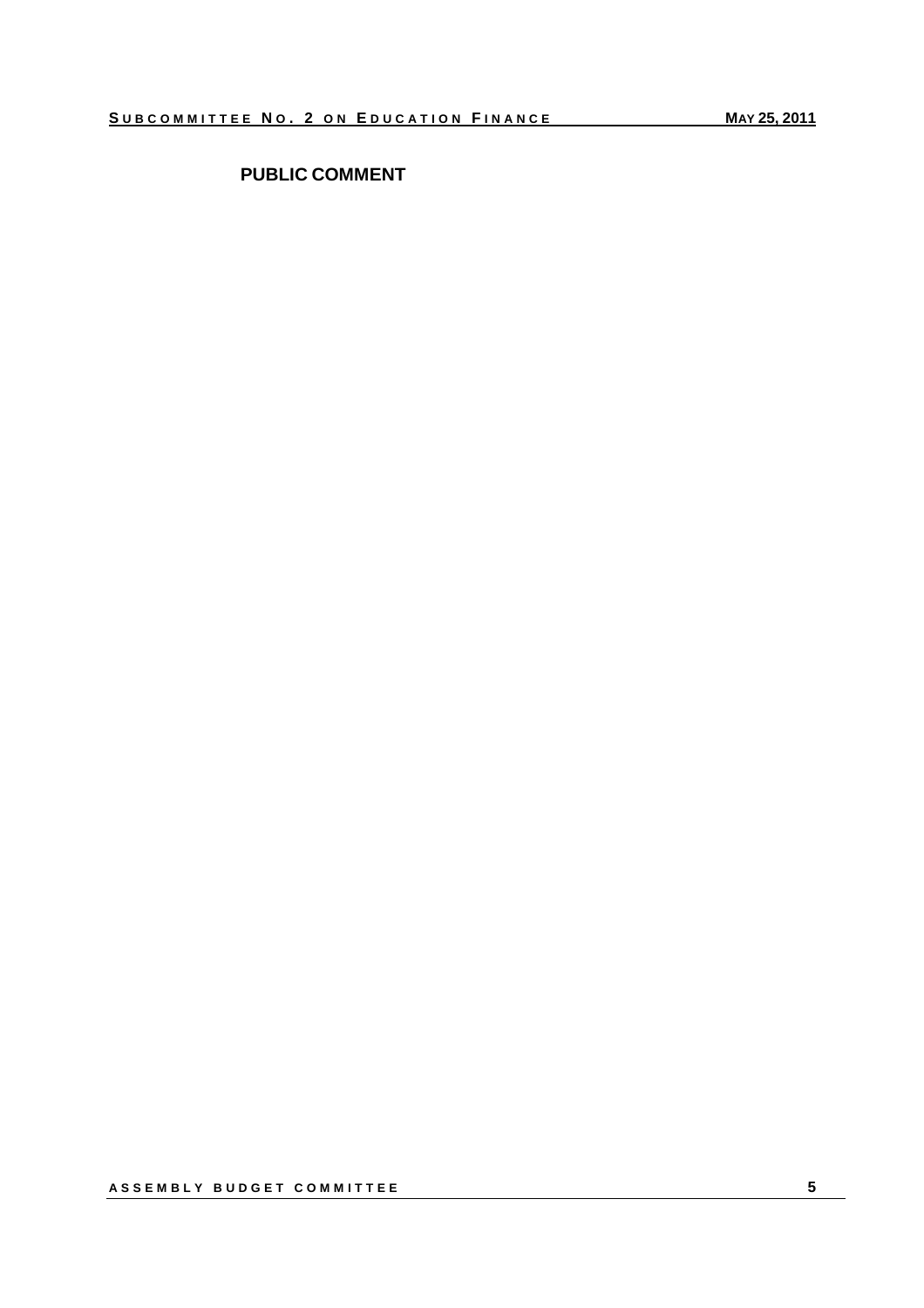## **VOTE ONLY CALENDAR**

- **6440 UNIVERSITY OF CALIFORNIA**
- **6610 CALIFORNIA STATE UNIVERSITY**
- **6870 CALIFORNIA COMMUNITY COLLEGES**
- **7980 CALIFORNIA STUDENT AID COMMISSION**

#### **DOF APRIL AND MAY LETTERS – VARIOUS STATE OPERATIONS AND LOCAL ASSISTANCE ADJUSTMENTS**

The issues for the Subcommittee to consider are various technical amendments proposed by the Department of Finance (DOF) to the 2011-12 Budget Act.

As part of the annual budget process, Department of Finance submits a letter to the Legislature on April 1 and May 1 that includes proposed changes to the Governor's January budget. The proposed revisions are largely technical and include adjustments to state operations and local assistance funding.

### **MAY 1ST FINANCE LETTER**

In previous years, the state had experienced a deteriorating cash position in the Pooled Money Investment Account (PMIA), thereby prompting the Administration to suspend any capital projects that required cash disbursements from PMIA loans. This stoppage and resulting changes in how the state provides cash to delayed projects. Hence, it is necessary to reappropriate the unspent balances of the requested funds or extend the liquidation period to allow both the California State University and the University of California to fulfill its obligation for the bond funded projects. Consequently, the following reappropriations and extensions of liquidation periods are requested:

| <b>VOTE ONLY</b>                                   |                                                                                                                                                                                                                                                                                                                                                                                                                                                                                                                                                                                                                                                           |
|----------------------------------------------------|-----------------------------------------------------------------------------------------------------------------------------------------------------------------------------------------------------------------------------------------------------------------------------------------------------------------------------------------------------------------------------------------------------------------------------------------------------------------------------------------------------------------------------------------------------------------------------------------------------------------------------------------------------------|
|                                                    | <b>TECHNICAL ADJUSTMENTS TO CAPITAL PROJECTS</b>                                                                                                                                                                                                                                                                                                                                                                                                                                                                                                                                                                                                          |
| 1)                                                 | <b>University of California</b>                                                                                                                                                                                                                                                                                                                                                                                                                                                                                                                                                                                                                           |
|                                                    | <b>Various Reappropriations</b>                                                                                                                                                                                                                                                                                                                                                                                                                                                                                                                                                                                                                           |
|                                                    | Amend Item 6440-492 to reappropriate funds for the following 11 project phases appropriated<br>from the 2006, 2007, 2008, 2009, and 2010 Budget Acts:                                                                                                                                                                                                                                                                                                                                                                                                                                                                                                     |
| 1.<br>2.<br>3.<br>4.<br>5.<br>6.<br>7.<br>8.<br>9. | Davis Campus, King Hall Renovation and Expansion-Construction.<br>Davis Campus, Telemedicine Resource Center and Rural PRIME Facility-Equipment.<br>Irvine Campus, Primary and Electrical Improvements, Step 3-Construction.<br>Irvine Campus, Social and Behavioral Sciences-Equipment.<br>Los Angeles Campus, Telemedicine and PRIME Facilities, Phase 2-Construction.<br>Merced Campus, Site Development and Infrastructure, Phase 6-Construction.<br>Riverside Campus, Materials Science and Engineering Building-Equipment.<br>Riverside Campus, Boyce Hall and Webber Hall Renovations-Construction.<br>San Diego Campus, Music Building-Equipment. |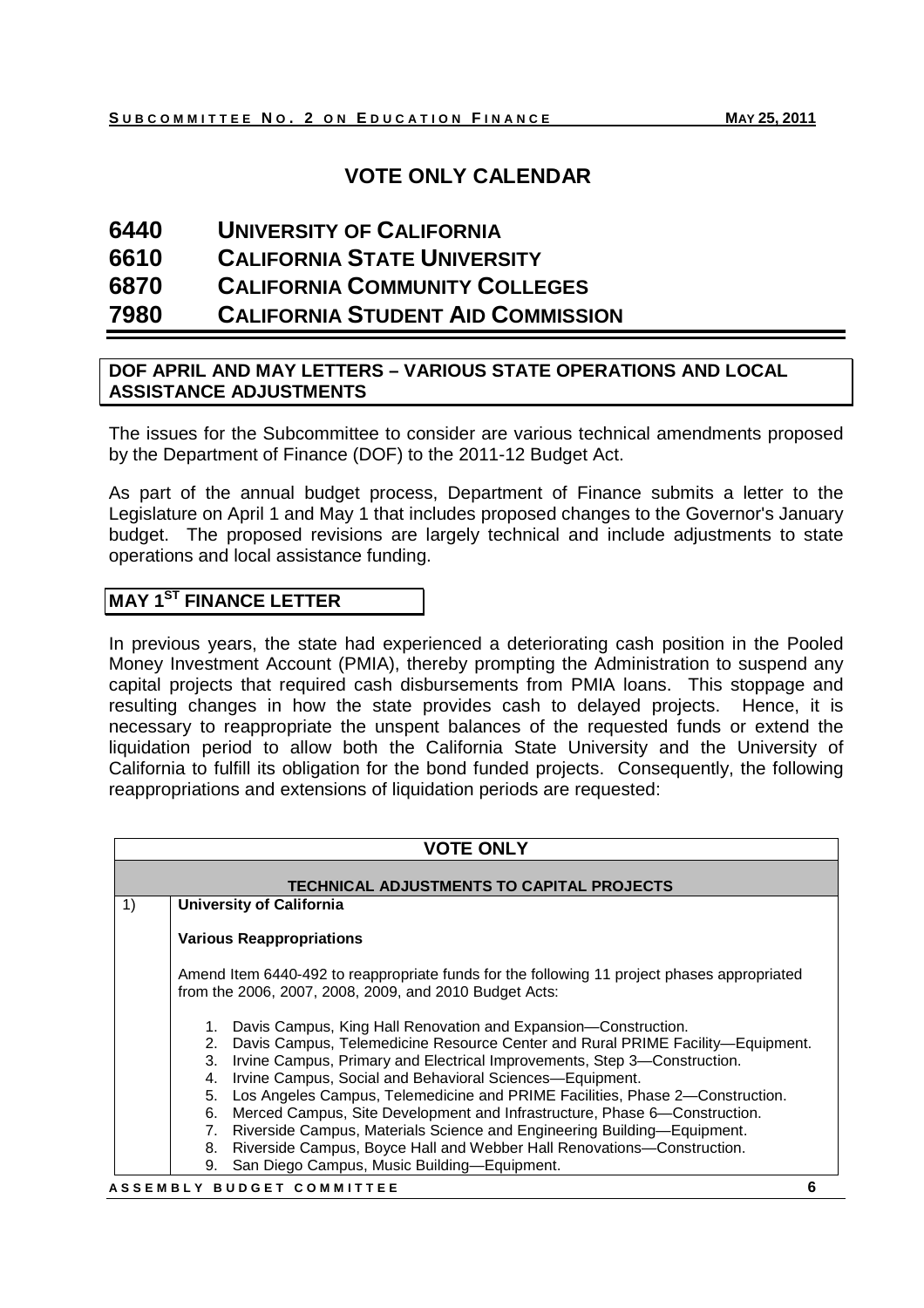|    | 10. San Francisco Campus, Telemedicine and PRIME UC Education Facilities—Equipment.<br>11. Statewide, Telemedicine Services Expansion-Equipment.                                                                                                                                                                                                                                                                                                                                                                                                                                              |
|----|-----------------------------------------------------------------------------------------------------------------------------------------------------------------------------------------------------------------------------------------------------------------------------------------------------------------------------------------------------------------------------------------------------------------------------------------------------------------------------------------------------------------------------------------------------------------------------------------------|
|    | Recommended Action: Approve as Proposed.                                                                                                                                                                                                                                                                                                                                                                                                                                                                                                                                                      |
| 2) | <b>University of California</b>                                                                                                                                                                                                                                                                                                                                                                                                                                                                                                                                                               |
|    | <b>Various Extension of Liquidation Periods</b>                                                                                                                                                                                                                                                                                                                                                                                                                                                                                                                                               |
|    | Add Item 6440-493 to extend the liquidation period by one additional year (until June 30, 2012)<br>for the following eight projects phases appropriated and/or reappropriated in either 2006, 2007, or<br>2009:                                                                                                                                                                                                                                                                                                                                                                               |
|    | 1. Berkeley Campus, Campbell Hall Seismic Replacement Building—Working drawings.<br>2. Davis Campus, King Hall Renovation and Expansion—Working drawings.<br>Davis Campus, Veterinary Medicine 3B-Working drawings.<br>3.<br>Irvine Campus, Biological Sciences Unit 3-Equipment.<br>4.<br>Irvine Campus, Telemedicine/PRIME Latino Community Facilities-Construction.<br>5.<br>6. Irvine Campus, Arts Building-Construction.<br>7. Riverside Campus, Geology Building Renovations, Phase 2-Construction.<br>Riverside Campus, Boyce Hall and Webber Hall Renovations-Working drawings.<br>8. |
|    | Recommended Action: Approve as Proposed.                                                                                                                                                                                                                                                                                                                                                                                                                                                                                                                                                      |
| 3) | University of California San Diego - SIO Research Support Facilities                                                                                                                                                                                                                                                                                                                                                                                                                                                                                                                          |
|    | Summary of Proposal: This project will provide approximately 21,300 square feet of<br>replacement research space for the Scripps Institution of Oceanography (SIO). This project will<br>replace currently deficient space by constructing new interior research space and new exterior<br>research support areas. The project also includes improvements to the existing access road.<br>State funding for preliminary plans and working drawings were appropriated in 2010-11. State<br>funding for construction is requested in 2011-12.                                                   |
|    | The SIO is a part of the UC San Diego campus. The SIO is one of the world's leading centers for<br>ocean and earth science research, education, and public services. Research at SIO<br>encompasses physical, chemical, biological, geological, and geophysical studies of the oceans<br>and earth. The SIO operates a fleet of four ships for oceanographic research.                                                                                                                                                                                                                        |
|    | <b>Funding Request:</b> The request is for \$5,735,000 in lease-revenue bond funds for the<br>construction phase of the project. The preliminary plans and working drawings have already<br>been funded. The total project cost is \$6,348,000.                                                                                                                                                                                                                                                                                                                                               |
|    | Issue Heard: May 4, 2011                                                                                                                                                                                                                                                                                                                                                                                                                                                                                                                                                                      |
|    | <b>Recommended Action: Hold Open</b>                                                                                                                                                                                                                                                                                                                                                                                                                                                                                                                                                          |
| 4) | University of California Irvine - Business Unit 2                                                                                                                                                                                                                                                                                                                                                                                                                                                                                                                                             |
|    | <b>Summary of Proposal:</b> This project will provide approximately 31,950 square feet in a new<br>approximately 47,000 square feet building to address existing space deficiencies in the Paul<br>Merage School of Business. The building will include instruction, research, and office space.<br>State funding for preliminary plans, working drawings, and construction is requested in 2011-12.                                                                                                                                                                                          |
|    | The total funding need for the completion of the three phases is \$48,371,000, of which<br>\$39,595,000 consists of State lease revenue bond support.                                                                                                                                                                                                                                                                                                                                                                                                                                         |
|    | Even with enrollment growth for the campus as a whole curtailed, growth in the School of<br>Business is expected to continue, due in large part to the addition of the undergraduate majors.<br>7                                                                                                                                                                                                                                                                                                                                                                                             |
|    | ASSEMBLY BUDGET COMMITTEE                                                                                                                                                                                                                                                                                                                                                                                                                                                                                                                                                                     |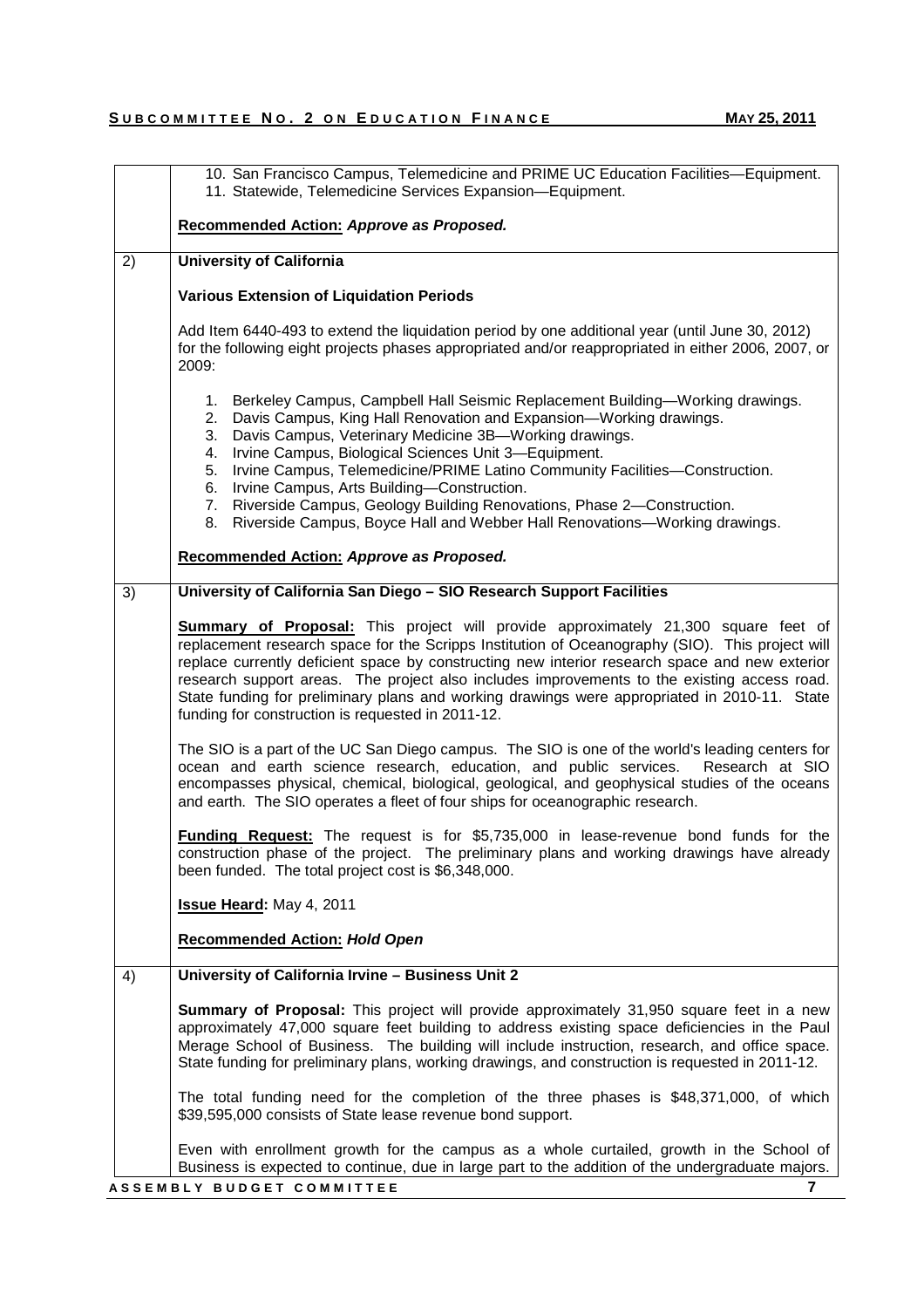|    | The Business Administration has been among the most requested majors on campus,<br>consistently attracting approximately 10 percent of the freshman applicant pool and 15 percent of<br>the transfer student application pool.                                                                                                                                                                                                                                                                                                                                                                                                                                                                                                                                                                                                                                                                |
|----|-----------------------------------------------------------------------------------------------------------------------------------------------------------------------------------------------------------------------------------------------------------------------------------------------------------------------------------------------------------------------------------------------------------------------------------------------------------------------------------------------------------------------------------------------------------------------------------------------------------------------------------------------------------------------------------------------------------------------------------------------------------------------------------------------------------------------------------------------------------------------------------------------|
|    | At the graduate level, State-funded enrollments tend to fluctuate from year to year, but the goal is<br>to achieve a steady state of approximately 330 students.                                                                                                                                                                                                                                                                                                                                                                                                                                                                                                                                                                                                                                                                                                                              |
|    | In order to accommodate the increased enrollment, additional faculty will be required. A total of<br>17 additional faculties are projected, 16 of which would be State-funded. The campus would<br>provide these additional faculties largely through reallocation of positions as existing faculty retire<br>or leave the campus.                                                                                                                                                                                                                                                                                                                                                                                                                                                                                                                                                            |
|    | The campus is proposing that the Business Unit 2 building be provided through a combination of<br>State and non-State funding.                                                                                                                                                                                                                                                                                                                                                                                                                                                                                                                                                                                                                                                                                                                                                                |
|    | <b>Funding Request:</b> The request is for \$39,595,000 in lease-revenue bond funds for the<br>preliminary plans, working drawings, and construction phases of the project. The total project<br>cost is anticipated to be \$48,371,000.                                                                                                                                                                                                                                                                                                                                                                                                                                                                                                                                                                                                                                                      |
|    | Issue Heard: May 4, 2011                                                                                                                                                                                                                                                                                                                                                                                                                                                                                                                                                                                                                                                                                                                                                                                                                                                                      |
|    | <b>Recommended Action: Hold Open.</b>                                                                                                                                                                                                                                                                                                                                                                                                                                                                                                                                                                                                                                                                                                                                                                                                                                                         |
| 5) | University of California (May Revise Letter)                                                                                                                                                                                                                                                                                                                                                                                                                                                                                                                                                                                                                                                                                                                                                                                                                                                  |
|    | Item 6440-001-8054, Increase Expenditure Authority from the California Cancer Research<br>Fund (Issue 404)—It is requested that expenditure authority from the California Cancer<br>Research Fund be increased by \$175,000 based on personal income tax contributions made to<br>the fund through 2010-11. The University of California (UC) administers this fund to provide<br>grants to conduct cancer research, education, and prevention and awareness activities. It is also<br>requested that Provision 2, which prevents the UC from spending from the fund until the<br>Franchise Tax Board (FTB) verifies the revenues collected from voluntary contributions, be<br>deleted. This provision is unnecessary, as current law allows the UC to spend only those<br>amounts from voluntary contributions that the FTB has notified the State Controller to transfer<br>into the fund. |
|    | Recommended Action: Approve as Proposed.                                                                                                                                                                                                                                                                                                                                                                                                                                                                                                                                                                                                                                                                                                                                                                                                                                                      |
| 6) | University of California (May Revise Letter)                                                                                                                                                                                                                                                                                                                                                                                                                                                                                                                                                                                                                                                                                                                                                                                                                                                  |
|    | Item 6440-001-0234, Increase Funding for Tobacco Research (Issue 409)—It is requested<br>that expenditure authority from the Proposition 99 (Tobacco Tax and Health Protection Act of<br>1988) Research Account be increased by \$137,000, due to an increase in funds available in this<br>fund. The UC administers the account for its Tobacco-Related Disease Research Program.                                                                                                                                                                                                                                                                                                                                                                                                                                                                                                            |
|    | Recommended Action: Approve as Proposed.                                                                                                                                                                                                                                                                                                                                                                                                                                                                                                                                                                                                                                                                                                                                                                                                                                                      |
| 7) | University of California (May Revise Letter)                                                                                                                                                                                                                                                                                                                                                                                                                                                                                                                                                                                                                                                                                                                                                                                                                                                  |
|    | <b>Various Reappropriations</b>                                                                                                                                                                                                                                                                                                                                                                                                                                                                                                                                                                                                                                                                                                                                                                                                                                                               |
|    | Amend Item 6440-492 to reappropriate funds for the following two project phases appropriated<br>from the 2010 Budget Act from general obligation bonds:                                                                                                                                                                                                                                                                                                                                                                                                                                                                                                                                                                                                                                                                                                                                       |
|    | 1. Merced Campus, Site Development and Infrastructure, Phase 4—Preliminary plans,<br>working drawings, construction, and equipment.<br>2. San Diego Campus, Scripps Institution of Oceanography Research and Support<br>Facilities-Preliminary plans, and working drawings.                                                                                                                                                                                                                                                                                                                                                                                                                                                                                                                                                                                                                   |
|    | ASSEMBLY BUDGET COMMITTEE<br>8                                                                                                                                                                                                                                                                                                                                                                                                                                                                                                                                                                                                                                                                                                                                                                                                                                                                |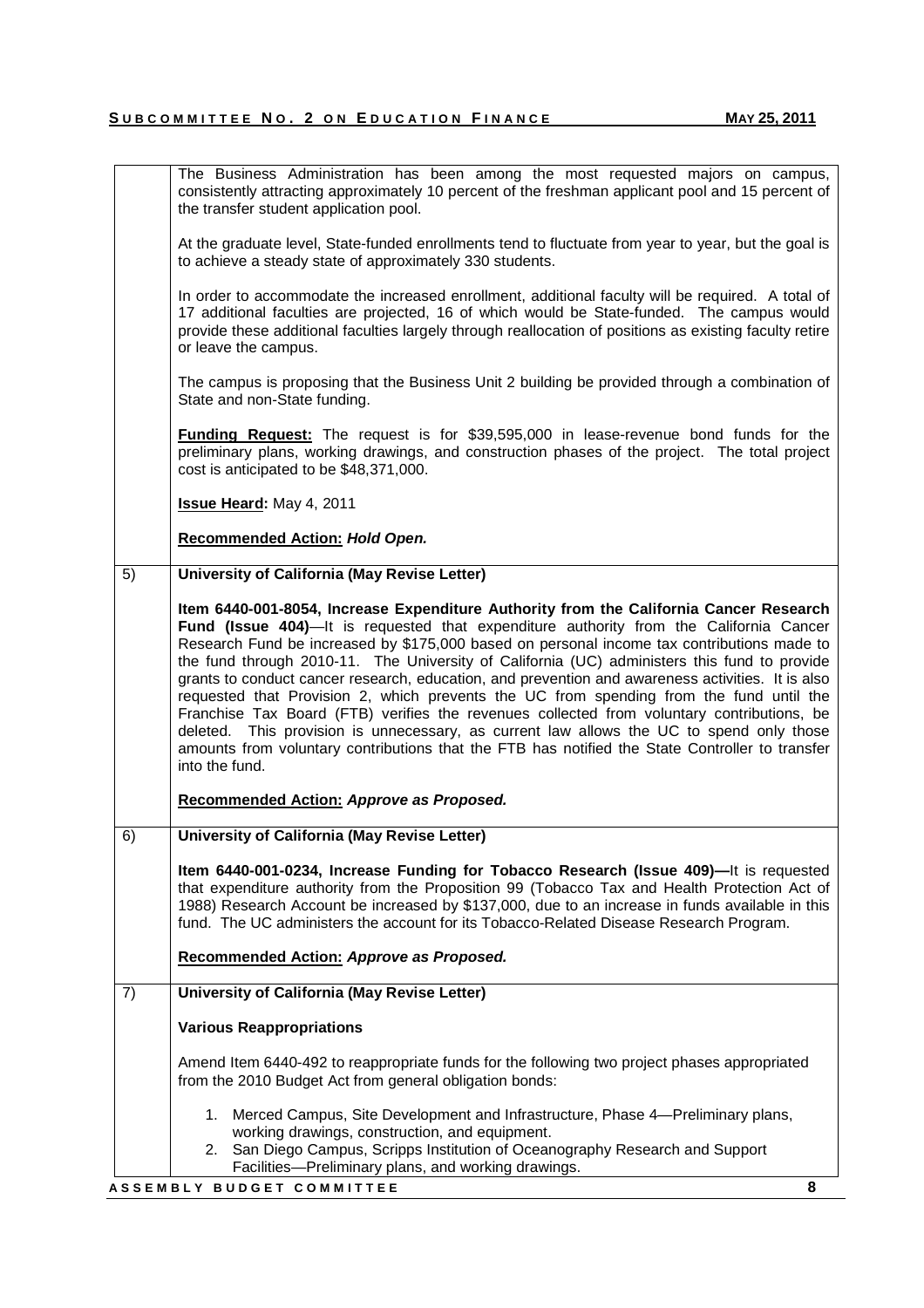|     | Add Item 6440-494 to reappropriate funds for the following four project phases appropriated from<br>the 2010 Budget Act from lease revenue bonds:                                                                                                                                                                                                                                                                                                                                                                                                                                                                                                                                                                                                                                                                                                                                                                   |
|-----|---------------------------------------------------------------------------------------------------------------------------------------------------------------------------------------------------------------------------------------------------------------------------------------------------------------------------------------------------------------------------------------------------------------------------------------------------------------------------------------------------------------------------------------------------------------------------------------------------------------------------------------------------------------------------------------------------------------------------------------------------------------------------------------------------------------------------------------------------------------------------------------------------------------------|
|     | 1. Berkeley Campus, Campbell Hall Seismic Replacement Building-Construction.<br>2. Los Angeles Campus, Center for Health Sciences South Tower Seismic Renovation-                                                                                                                                                                                                                                                                                                                                                                                                                                                                                                                                                                                                                                                                                                                                                   |
|     | Construction.<br>3. Santa Barbara Campus, Davidson Library Addition and Renewal—Working drawings and<br>construction.                                                                                                                                                                                                                                                                                                                                                                                                                                                                                                                                                                                                                                                                                                                                                                                               |
|     | 4. Merced Campus, Science and Engineering Building 2-Construction.                                                                                                                                                                                                                                                                                                                                                                                                                                                                                                                                                                                                                                                                                                                                                                                                                                                  |
|     | Recommended Action: Approve as Proposed.                                                                                                                                                                                                                                                                                                                                                                                                                                                                                                                                                                                                                                                                                                                                                                                                                                                                            |
| 8)  | <b>California State University</b>                                                                                                                                                                                                                                                                                                                                                                                                                                                                                                                                                                                                                                                                                                                                                                                                                                                                                  |
|     | <b>Various Extension of Liquidation Periods</b>                                                                                                                                                                                                                                                                                                                                                                                                                                                                                                                                                                                                                                                                                                                                                                                                                                                                     |
|     | Add Item 6610-493 to extend the liquidation period by one additional year (until June 30, 2012)<br>for the following five projects phases appropriated and/or reappropriated in either 2006, 2007,<br>or 2009:                                                                                                                                                                                                                                                                                                                                                                                                                                                                                                                                                                                                                                                                                                      |
|     | 1. Systemwide: Minor Capital Outlay—Preliminary plans, working drawings, and<br>construction (funded with the Higher Education Capital Outlay Bond Fund of 2006).<br>2. Long Beach Campus, Peterson Hall 3 Replacement-Construction.<br>Systemwide: Minor Capital Outlay-Preliminary plans, working drawings, and<br>3.<br>construction (funded with the Higher Education Capital Outlay Bond Fund of 2002).<br>4. Systemwide: Minor Capital Outlay—Preliminary plans, working drawings, and<br>construction (funded with the Higher Education Capital Outlay Bond Fund of 1998).<br>5. Fresno Campus, Library Addition and Renovation—Construction and Equipment.<br>Monterey Bay, Library Group II - Equipment<br>6.                                                                                                                                                                                              |
|     | Recommended Action: Approve as Proposed.                                                                                                                                                                                                                                                                                                                                                                                                                                                                                                                                                                                                                                                                                                                                                                                                                                                                            |
| 9)  | California State University San Jose - Spartan Complex Renovation                                                                                                                                                                                                                                                                                                                                                                                                                                                                                                                                                                                                                                                                                                                                                                                                                                                   |
|     | <b>Summary of Proposal:</b> This project will retrofit the Spartan Complex, including the Uchida<br>Hall/Natatorium (#45), Uchida Hall Annex (#45A), Spartan Complex East (#46), and Spartan<br>Complex Central (#47) which is classified with a seismic Level 5 rating. This project will meet the<br>current seismic, ADA and life safety code requirements, as well as replacing the building<br>systems. Conversion of the dysfunctional natatorium into a two-level facility will provide a judo<br>activity laboratory and the lower level for lecture, locker rooms and graduate research space for a<br>net increase of 62 Full-Time Equivalent (20 FTE in lecture space, 59 FTE in LD laboratory space,<br>-17 FTE in UD laboratory space), and a gain of 8 faculty offices. An addition of 6,195 ASF/8,850<br>GFT was added to accommodate the elevator and the bridge to faculty offices to address ADA. |
|     | <b>Funding Request:</b> The request is for \$51,479,000 in lease-revenue bond funds for the<br>construction phase of the San Jose Spartan Complex Renovation. The total project cost is<br>\$55.99 million, which includes future equipment cost of \$1.27 million.                                                                                                                                                                                                                                                                                                                                                                                                                                                                                                                                                                                                                                                 |
|     | Issue Heard: May 4, 2011                                                                                                                                                                                                                                                                                                                                                                                                                                                                                                                                                                                                                                                                                                                                                                                                                                                                                            |
|     | <b>Recommended Action: Approve as Budgeted.</b>                                                                                                                                                                                                                                                                                                                                                                                                                                                                                                                                                                                                                                                                                                                                                                                                                                                                     |
| 10) | California State University East Bay - Warren Hall Replacement Building and California<br>State University Chico - Taylor Hall Replacement Building                                                                                                                                                                                                                                                                                                                                                                                                                                                                                                                                                                                                                                                                                                                                                                 |
|     | <b>Summary of Proposal:</b> This project proposes to demolish the 42-year old Alva P. Taylor Hall, a<br>33,10 GSF building (#101) and construct the new 62,000 ASF/91,000 GSF Taylor II Replacement                                                                                                                                                                                                                                                                                                                                                                                                                                                                                                                                                                                                                                                                                                                 |
|     | ASSEMBLY BUDGET COMMITTEE<br>9                                                                                                                                                                                                                                                                                                                                                                                                                                                                                                                                                                                                                                                                                                                                                                                                                                                                                      |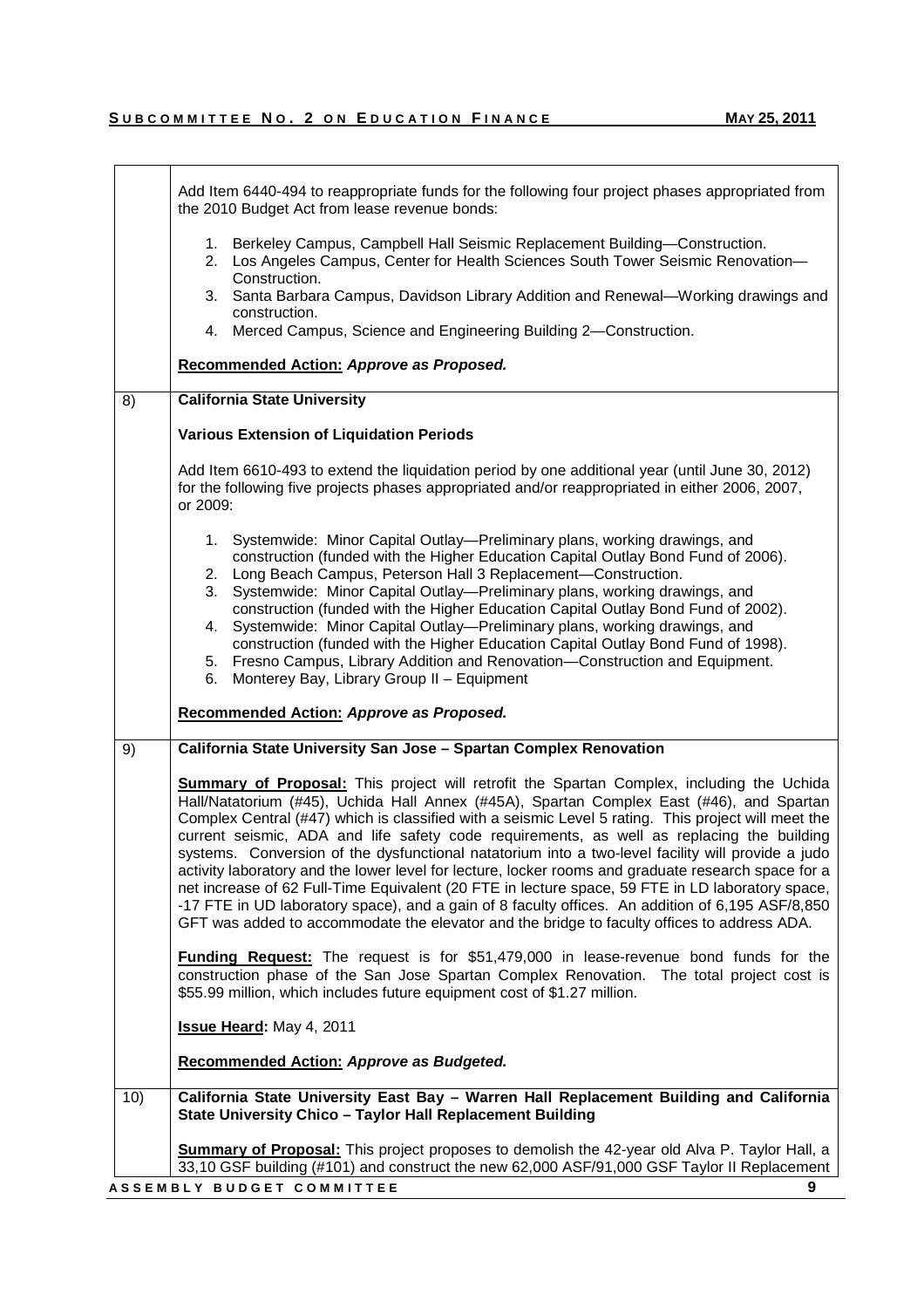|                 | Building (31010) to accommodate the College of Humanities and Fine Arts. The new facility will<br>be a three and four-story structure that will effectively use the land mass available for this building<br>and meet the current and future instructional and public event needs of the University. Taylor II<br>will accommodate 1,223 FTE in lecture space, 103 FTE in LD laboratory space, 30 FTE in UC<br>laboratory space, and 100 faculty offices including two replacement department suites (Faculty                                                                                                                                                                           |
|-----------------|-----------------------------------------------------------------------------------------------------------------------------------------------------------------------------------------------------------------------------------------------------------------------------------------------------------------------------------------------------------------------------------------------------------------------------------------------------------------------------------------------------------------------------------------------------------------------------------------------------------------------------------------------------------------------------------------|
|                 | Administration), and 1 replacement Dean's suite (Academic Administration). The plan for this<br>new facility includes a new recital hall/dance/recording arts facility, replacement art galleries, and<br>graduate research studios and offices. The future cost for equipment is \$2,581,000.                                                                                                                                                                                                                                                                                                                                                                                          |
|                 | <b>Funding Request:</b> The request is for \$52,891,000 in lease-revenue bond funds for the<br>construction phase of the Taylor II Replacement Building project. The total project cost is<br>\$58,272,000, which includes future equipment cost of \$2.58 million.                                                                                                                                                                                                                                                                                                                                                                                                                     |
|                 | Issue Heard: May 4, 2011                                                                                                                                                                                                                                                                                                                                                                                                                                                                                                                                                                                                                                                                |
|                 | Recommended Action: Approve as Budgeted.                                                                                                                                                                                                                                                                                                                                                                                                                                                                                                                                                                                                                                                |
| $\overline{11}$ | California State University Channel Island - West Hall                                                                                                                                                                                                                                                                                                                                                                                                                                                                                                                                                                                                                                  |
|                 | <b>Summary of Proposal:</b> This project will renovate a portion of West Hall (#8) and add 28,800<br>ASF/48,000 GSF of new construction to provide 555 FTE (373 FTE in lecture space, 42 FTE in<br>LD laboratory space, 140 FTE in UD laboratory space), and 38 faculty offices. The facility will be<br>occupied by several disciplines, including anthropology, computer science, environmental<br>science and natural resources, geography, physics, and psychology. The future cost for<br>equipment is \$1,733,000.                                                                                                                                                                |
|                 | <b>Funding Request:</b> The request is for \$38,021,000 in lease-revenue bond funds for the<br>construction phase of the West Hall project. The total project cost is \$42,184,000, which includes<br>future equipment cost of \$1.7 million.                                                                                                                                                                                                                                                                                                                                                                                                                                           |
|                 | Issue Heard: May 4, 2011                                                                                                                                                                                                                                                                                                                                                                                                                                                                                                                                                                                                                                                                |
|                 | Recommended Action: Approve as Budgeted.                                                                                                                                                                                                                                                                                                                                                                                                                                                                                                                                                                                                                                                |
| 12)             | California State University Fresno - Faculty Office/Lab Building                                                                                                                                                                                                                                                                                                                                                                                                                                                                                                                                                                                                                        |
|                 | <b>Summary of Proposal:</b> This project will construct a new 13,400 ASF/ 21,800 GSF two story<br>facility to house graduate research laboratories, classroom space and faculty offices for the<br>Colleges of Health and Human Services and Physical Education. It includes four research<br>laboratories for Kinesiology, Nursing and Physical Therapy departments, a 75 FTE classroom, a<br>self instruction computer lab, locker rooms, and 23 academic/athletic faculty offices. This will<br>provide gender equitable space and logical adjacencies to accommodate men's and women's<br>sports programs in compliances with Title IX. The future cost for equipment is \$356,000. |
|                 | <b>Funding Request:</b> The request is for \$9,819,000 in lease-revenue bond funds for the<br>construction phase of the Faculty Office/Lab Building project.<br>The total project cost is<br>\$10,737,000, which includes future equipment cost of \$356,000.                                                                                                                                                                                                                                                                                                                                                                                                                           |
|                 | Issue Heard: May 4, 2011                                                                                                                                                                                                                                                                                                                                                                                                                                                                                                                                                                                                                                                                |
|                 | Recommended Action: Approve as Budgeted.                                                                                                                                                                                                                                                                                                                                                                                                                                                                                                                                                                                                                                                |
| 13)             | April 1 <sup>st</sup> Finance Letter - California State University Los Angeles Campus, Corporation<br><b>Yard and Public Safety</b>                                                                                                                                                                                                                                                                                                                                                                                                                                                                                                                                                     |
|                 | <b>Summary of Proposal:</b> This project will provide appropriately sized and equipped permanent<br>space for operations and administrative functions necessary to support the departments of                                                                                                                                                                                                                                                                                                                                                                                                                                                                                           |
|                 | 10<br>ASSEMBLY BUDGET COMMITTEE                                                                                                                                                                                                                                                                                                                                                                                                                                                                                                                                                                                                                                                         |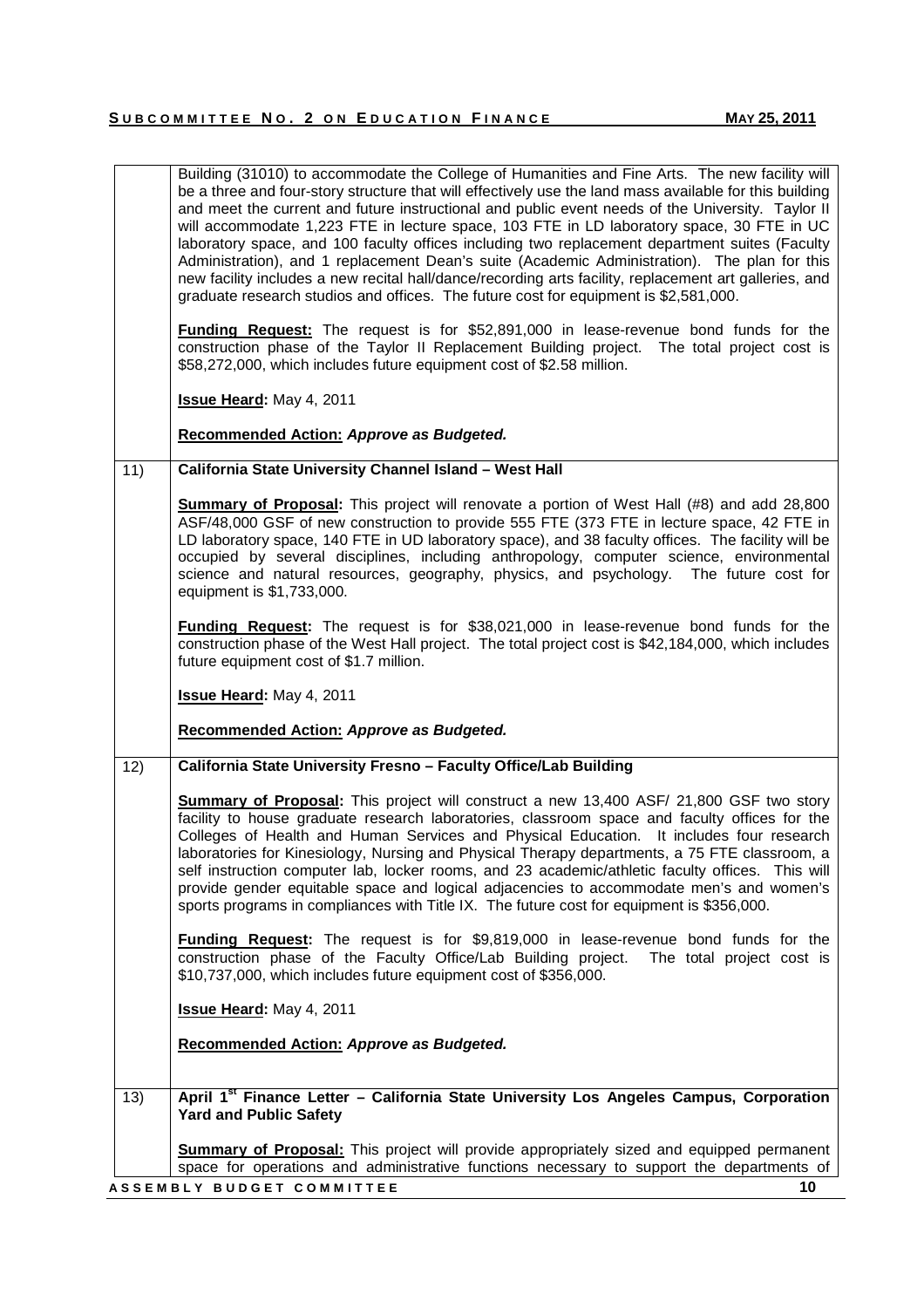|                  | Facilities Services, Management and Maintenance, Facilities Planning and Construction,<br>Environmental Health and Safety, Shipping and Receiving, Public Safety, and Parking<br>Administration. The latter two functions will be accommodated separately in a new building (#46)<br>located in parking lot A. This 12,654 ASF/20,410 GSF building will be proportionately funded by<br>state and non-state parking funds. The new Corporation Yard will provide 39,430 ASF/ 46,604<br>GSF to serve a campus enrollment of 20,000 FTE. An alternative fund source is requested to<br>complete the equipment appropriation for this project, which was initially funded for \$765,000 in<br>the 2009-10 Budget Act, and is proposed to be reverted as part of this funding shift.                                                                                                                                                                                                                 |
|------------------|--------------------------------------------------------------------------------------------------------------------------------------------------------------------------------------------------------------------------------------------------------------------------------------------------------------------------------------------------------------------------------------------------------------------------------------------------------------------------------------------------------------------------------------------------------------------------------------------------------------------------------------------------------------------------------------------------------------------------------------------------------------------------------------------------------------------------------------------------------------------------------------------------------------------------------------------------------------------------------------------------|
|                  | <b>Funding Request:</b> The April 1 <sup>st</sup> Finance Letter requests \$648,000 from the 2002 Higher<br>Education Capital Outlay Bond Fund for the equipment phase of the Corporation Yard and Public<br>Safety project.                                                                                                                                                                                                                                                                                                                                                                                                                                                                                                                                                                                                                                                                                                                                                                     |
|                  | <b>Issue Heard:</b> May 4, 2011<br>Recommended Action: Approve as Proposed.                                                                                                                                                                                                                                                                                                                                                                                                                                                                                                                                                                                                                                                                                                                                                                                                                                                                                                                      |
| $\overline{14)}$ | <b>California State University (May Revise)</b>                                                                                                                                                                                                                                                                                                                                                                                                                                                                                                                                                                                                                                                                                                                                                                                                                                                                                                                                                  |
|                  | <b>Various Reappropriations</b>                                                                                                                                                                                                                                                                                                                                                                                                                                                                                                                                                                                                                                                                                                                                                                                                                                                                                                                                                                  |
|                  | Add Item 6610-492 to reappropriate funds for the following four project phases appropriated from<br>the 2010 Budget Act from general obligation bonds.                                                                                                                                                                                                                                                                                                                                                                                                                                                                                                                                                                                                                                                                                                                                                                                                                                           |
|                  | 1. Chico, Taylor II Replacement Building—Preliminary plans and working drawings.<br>2. Fresno, Faculty Offices/Lab Building—Preliminary plans and working drawings.<br>3. Channel Islands, West Hall-Preliminary plans and working drawings.<br>4. San Jose, Spartan Complex Seismic Renovation—Preliminary plans and working<br>drawings.                                                                                                                                                                                                                                                                                                                                                                                                                                                                                                                                                                                                                                                       |
|                  | Recommended Action: Approve as Proposed.                                                                                                                                                                                                                                                                                                                                                                                                                                                                                                                                                                                                                                                                                                                                                                                                                                                                                                                                                         |
| $\overline{15)}$ | <b>California State University (May Revise)</b>                                                                                                                                                                                                                                                                                                                                                                                                                                                                                                                                                                                                                                                                                                                                                                                                                                                                                                                                                  |
|                  | Add Trailer Bill Language, Support, California State University                                                                                                                                                                                                                                                                                                                                                                                                                                                                                                                                                                                                                                                                                                                                                                                                                                                                                                                                  |
|                  | Eliminate Duplicative Audits to Achieve Efficiencies (Issue 462)—It is requested that<br>trailer bill language be adopted to eliminate duplicative audits required biennially at each of the<br>23 campuses of the California State University (CSU), which the CSU estimates will save<br>\$1.6 million annually. The financial information provided in the individual campus audits will be<br>included in the annual systemwide financial statement, which is publicly available on the CSU's<br>website (see attachment for proposed trailer bill language).                                                                                                                                                                                                                                                                                                                                                                                                                                 |
|                  | Recommended Action: Approve as Proposed.                                                                                                                                                                                                                                                                                                                                                                                                                                                                                                                                                                                                                                                                                                                                                                                                                                                                                                                                                         |
| 16)              | <b>California State University</b>                                                                                                                                                                                                                                                                                                                                                                                                                                                                                                                                                                                                                                                                                                                                                                                                                                                                                                                                                               |
|                  | 6610-401—Identified savings in funds encumbered from the Higher Education Capital Outlay<br>Bond Funds of 1996, 1998, 2002, and 2004, and from the 2006 University Capital Outlay Bond<br>Fund, for capital outlay projects, remaining after completion of a capital outlay project and upon<br>resolution of all change orders and claims, may be used: (a) to begin working drawings for a<br>project for which preliminary plan funds have been appropriated and the plans have been<br>approved by the State Public Works Board consistent with the scope and cost approved by the<br>Legislature as adjusted for inflation only, (b) to proceed further with the underground tank<br>corrections program, (c) to perform engineering evaluations on buildings that have been identified<br>as potentially in need of seismic retrofitting, er-(d) to proceed with design and construction of<br>projects to meet requirements under the federal Americans with Disabilities Act of 1990 (42 |
|                  | ASSEMBLY BUDGET COMMITTEE<br>11                                                                                                                                                                                                                                                                                                                                                                                                                                                                                                                                                                                                                                                                                                                                                                                                                                                                                                                                                                  |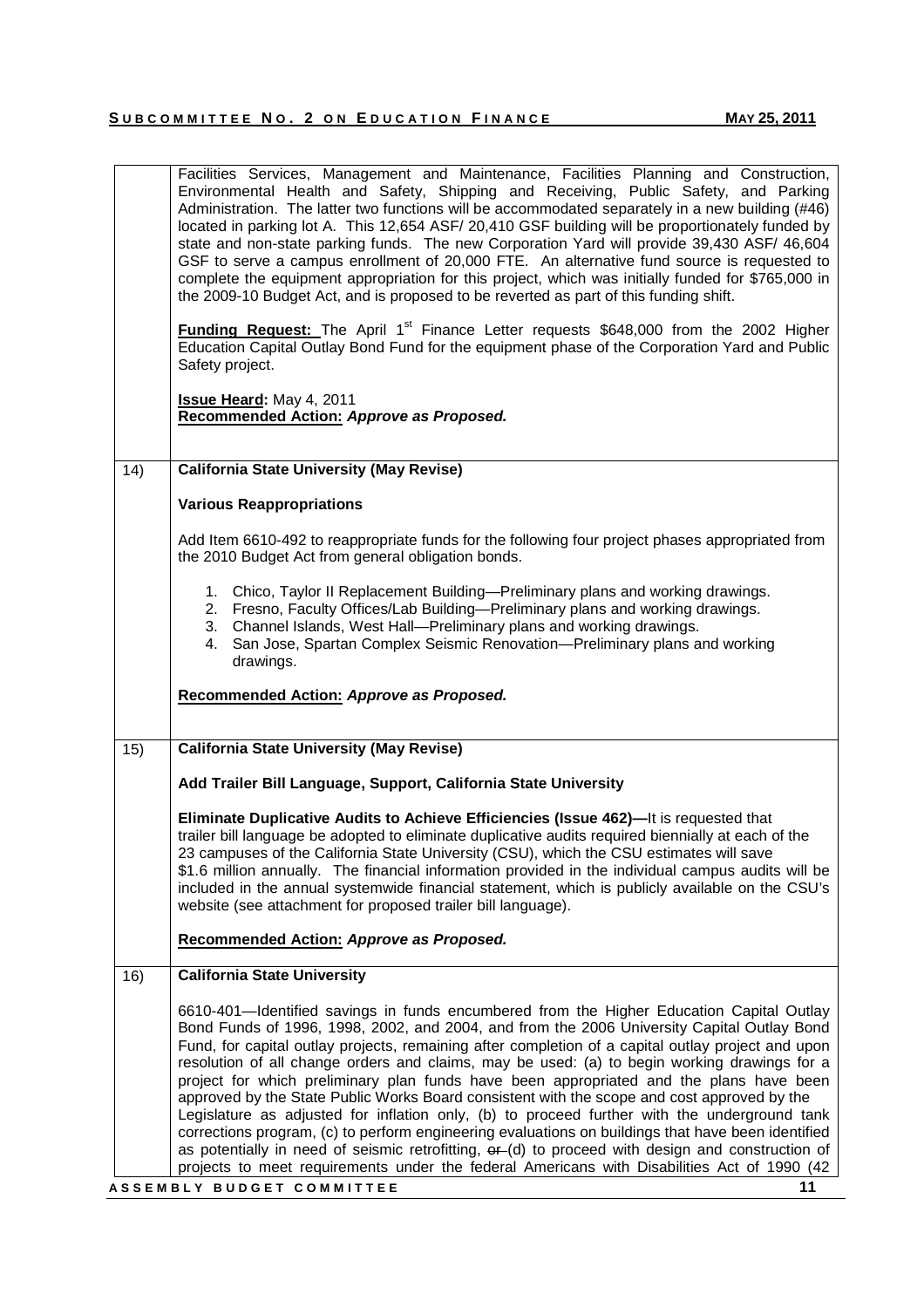|                                                                                             | U.S.C. Sec. 12101 et seq.). or (e) for identified savings in funds encumbered from the<br>Higher Education Capital Outlay Bond Funds of 1996, 1998, 2002, 2004, and from the 2006                                                                                                                                                                                                                                                                                                                                                                                                                         |  |  |
|---------------------------------------------------------------------------------------------|-----------------------------------------------------------------------------------------------------------------------------------------------------------------------------------------------------------------------------------------------------------------------------------------------------------------------------------------------------------------------------------------------------------------------------------------------------------------------------------------------------------------------------------------------------------------------------------------------------------|--|--|
|                                                                                             | University Capital Outlay Bond Fund, to fund minor capital outlay projects.                                                                                                                                                                                                                                                                                                                                                                                                                                                                                                                               |  |  |
|                                                                                             | No later than November 1 of each year, the California State University shall prepare a report<br>showing (a) the identified savings by project and (b) the purpose for which the identified savings<br>were used. This report shall be submitted to the Chairperson of the Joint Legislative Budget<br>Committee and to the chairpersons of the fiscal committees of each house of the Legislature.                                                                                                                                                                                                       |  |  |
|                                                                                             | <b>Issue Heard:</b> Issue was not discussed in a hearing. Issue was brought forth by Department of<br>Finance as a requested change that would allow the use of any realized capital outlay project<br>savings (funded with specified general obligation bonds) to be used for minor capital outlay on<br>CSU campuses. The requested budget bill language revision would conform to existing<br>language authorized for UC in Item 6440-401.                                                                                                                                                             |  |  |
|                                                                                             | Recommended Action: Approve technical change request.                                                                                                                                                                                                                                                                                                                                                                                                                                                                                                                                                     |  |  |
| 17)                                                                                         | Coast Community College District, Orange Coast College - Music Buildings Modernization                                                                                                                                                                                                                                                                                                                                                                                                                                                                                                                    |  |  |
|                                                                                             | Summary of Proposal: The project consists of the modernization of two Music Program<br>buildings. Music Building #3, 4,250 assignable square feet (ASF), was constructed in 1975, and<br>Music Building #4, 7,583 ASF was constructed in 1954. The total renovation of space will create<br>11,886 ASF. The old buildings have physical limitations, seismic deficiencies; have inadequate<br>electrical and telecommunications systems; do not meet ADA or Field Act standards. They are<br>also not configured to effectively meet the instructional delivery needs of a contemporary Music<br>Program. |  |  |
|                                                                                             | The modernization of the two buildings will provide 8,700 ASF of Music Lab space, 752 ASF of<br>Office space, 726 ASF of Tutorial space, and 1,708 ASF of Other Music Demonstration space.                                                                                                                                                                                                                                                                                                                                                                                                                |  |  |
|                                                                                             | <b>Funding Request:</b> The request is for \$3,489,000 from the 2006 California Community College<br>Capital Outlay Bond Fund for the construction phase of the Orange Coast College Music<br>Buildings modernization. The total project cost is \$8 million, including future equipment cost of<br>\$345,000.<br>Issue Heard: May 4, 2011                                                                                                                                                                                                                                                                |  |  |
|                                                                                             | Recommended Action: Approve as Budgeted.                                                                                                                                                                                                                                                                                                                                                                                                                                                                                                                                                                  |  |  |
| 18)                                                                                         | <b>Clarita</b><br>College<br><b>Community</b><br>District,<br>College<br>of<br>the<br><b>Santa</b><br><b>Canyons</b><br><b>Administration/Student Services Building</b>                                                                                                                                                                                                                                                                                                                                                                                                                                   |  |  |
|                                                                                             | <b>Summary of Proposal:</b> The project provides for the construction and equipment funds for a<br>20,544 assignable square feet (ASF) administration/student services building. Space types in the<br>facility include 1,130 ASF laboratory space, 13,825 ASF office and administrative support space,<br>and 5,589 ASF other space. The project also includes the demolition of the existing Colleges<br>Services Building, which is under-sized and outmoded. The project will consolidate student<br>services and administrative functions that are now scattered throughout the campus.              |  |  |
|                                                                                             | <b>Funding Request:</b> The request is for \$6,855,000 from the 2006 California Community College<br>Capital Outlay Bond Fund for construction and equipment phases of the college of the Canyons<br>Administrative/Student Services Building.                                                                                                                                                                                                                                                                                                                                                            |  |  |
|                                                                                             | Issue Heard: May 4, 2011                                                                                                                                                                                                                                                                                                                                                                                                                                                                                                                                                                                  |  |  |
|                                                                                             | Recommended Action: Approve as Budgeted.                                                                                                                                                                                                                                                                                                                                                                                                                                                                                                                                                                  |  |  |
| San Francisco Community College District, City College of San Francisco - Performing<br>19) |                                                                                                                                                                                                                                                                                                                                                                                                                                                                                                                                                                                                           |  |  |
| 12<br>ASSEMBLY BUDGET COMMITTEE                                                             |                                                                                                                                                                                                                                                                                                                                                                                                                                                                                                                                                                                                           |  |  |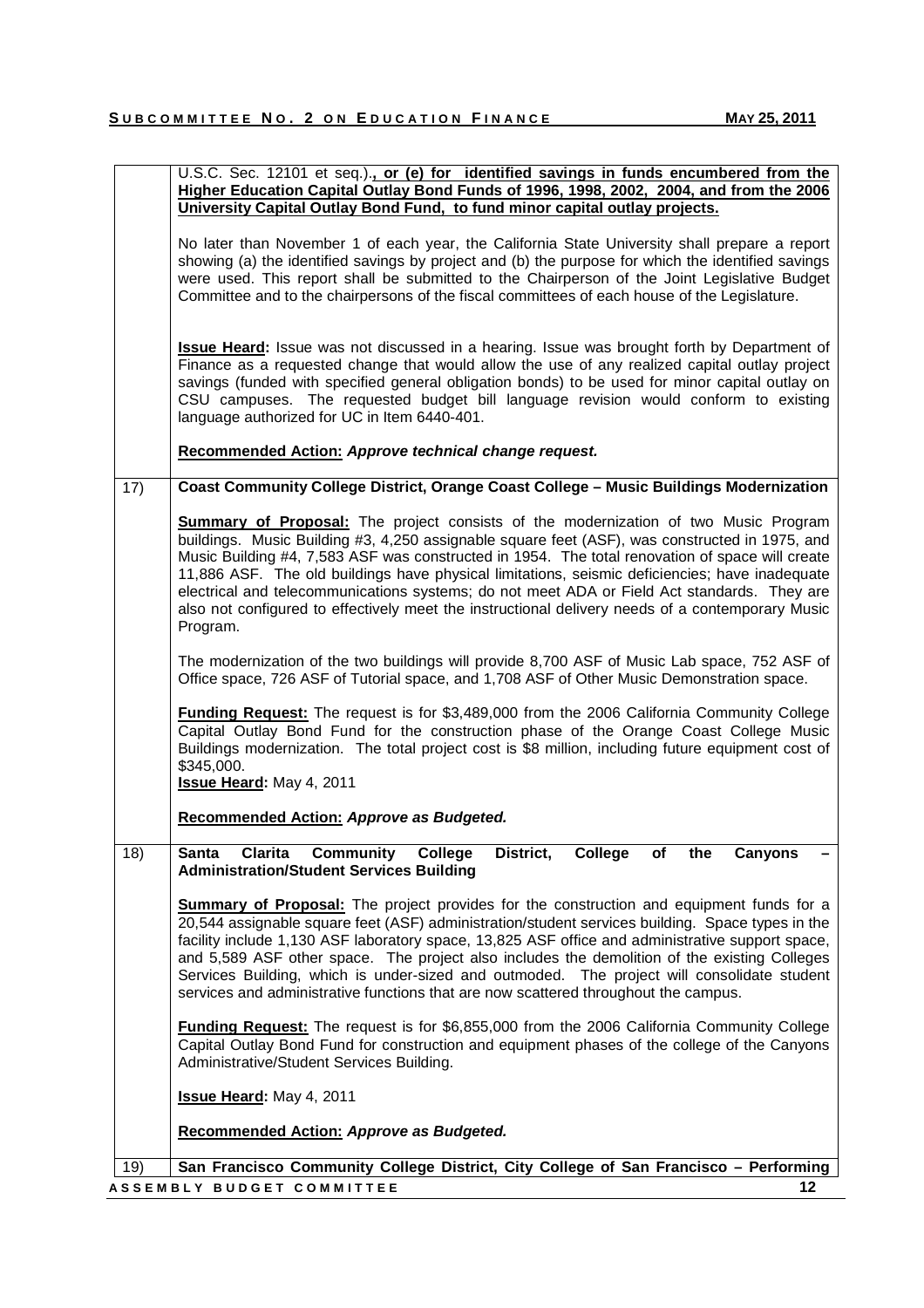|     | <b>Arts Complex</b>                                                                                                                                                                                                                                                                                                                                                                                                                                                                                                                                                                  |
|-----|--------------------------------------------------------------------------------------------------------------------------------------------------------------------------------------------------------------------------------------------------------------------------------------------------------------------------------------------------------------------------------------------------------------------------------------------------------------------------------------------------------------------------------------------------------------------------------------|
|     | <b>Summary of Proposal:</b> This project provides for the construction and equipment funds for a<br>59,354 assignable square feet (ASF) performing arts instructional facility consisting of 2,058 ASF<br>lecture; 21,382 ASF laboratory; 3,204 AFS office; 2,212 ASF library; and 30,498 other space.<br>City College's performing arts and music programs are currently housed in areas that are sub-<br>standard and overcrowded. This facility will contain state of the art technology and other<br>specialty rooms to enhance delivery of the theater arts and music programs. |
|     | <b>Funding Request:</b> The request is for \$38,274,000 from the 2006 California Community College<br>Capital Outlay Bond Fund for construction and equipment phases of the City College of San<br>Francisco Performing Arts Complex. The total project cost is \$151.2 million, of which \$101.9<br>million is from private funding.                                                                                                                                                                                                                                                |
|     | Issue Heard: May 4, 2011<br>Recommended Action: Approve as Budgeted.                                                                                                                                                                                                                                                                                                                                                                                                                                                                                                                 |
| 20) | <b>California Community Colleges (May Revise)</b>                                                                                                                                                                                                                                                                                                                                                                                                                                                                                                                                    |
|     | Addition of Budget Bill Items 6870-491 and 6870-492, Capital Outlay, California Community<br><b>Colleges</b>                                                                                                                                                                                                                                                                                                                                                                                                                                                                         |
|     | <b>Various Reappropriations</b>                                                                                                                                                                                                                                                                                                                                                                                                                                                                                                                                                      |
|     | The California Community Colleges (CCC) requests the reappropriation of ten various projects<br>throughout the Community College Districts (CCD) totaling \$89,671,000 in various General<br>Obligation bond funds. These reappropriations are necessary because of delays attributed to<br>project redesigns to remain within the approved budget, unexpected site conditions, and<br>construction delays.                                                                                                                                                                          |
|     | Therefore, it is requested that Item 6870-491 be added to reappropriate the following ten project<br>phases appropriated in the 2005, 2008, 2009, and 2010 Budget Acts.<br>(See Attachment 1.)                                                                                                                                                                                                                                                                                                                                                                                       |
|     | 1. Los Angeles CCD, Los Angeles Harbor College, Library Learning Resource Center-<br>Equipment<br>2. San Joaquin Delta CCD, San Joaquin Delta College, Cunningham Math Science<br>Replacement-Equipment<br>3. San Luis Obispo CCD, North County Center, Technology and Trades Complex-                                                                                                                                                                                                                                                                                               |
|     | Construction and equipment<br>San Mateo CCD, Canada College, Electrical Infrastructure Replacement-Construction<br>4.<br>San Mateo CCD, Skyline College, Electrical Infrastructure Replacement-Construction<br>5.<br>El Camino CCD, El Camino College Compton Center, Infrastructure Replacement<br>6.<br>Phase 2-Construction                                                                                                                                                                                                                                                       |
|     | 7. El Camino CCD, El Camino College Compton Center, Allied Health Building-Working<br>drawings and construction<br>8. Kern CCD, Bakersfield College, Performing Arts Modernization-Construction<br>Riverside CCD, Moreno Valley College, Phase III Student Academic Services<br>9.<br>Building-Construction                                                                                                                                                                                                                                                                          |
|     | 10. Redwoods CCD, College of the Redwoods, New Science Humanities Building Seismic<br>Replacement-Working drawings and construction                                                                                                                                                                                                                                                                                                                                                                                                                                                  |
|     | Recommended Action: Approve as Proposed.                                                                                                                                                                                                                                                                                                                                                                                                                                                                                                                                             |
| 21) | <b>California Community Colleges (May Revise)</b>                                                                                                                                                                                                                                                                                                                                                                                                                                                                                                                                    |
|     | <b>Extension of Liquidation</b>                                                                                                                                                                                                                                                                                                                                                                                                                                                                                                                                                      |
|     | 13<br>ASSEMBLY BUDGET COMMITTEE                                                                                                                                                                                                                                                                                                                                                                                                                                                                                                                                                      |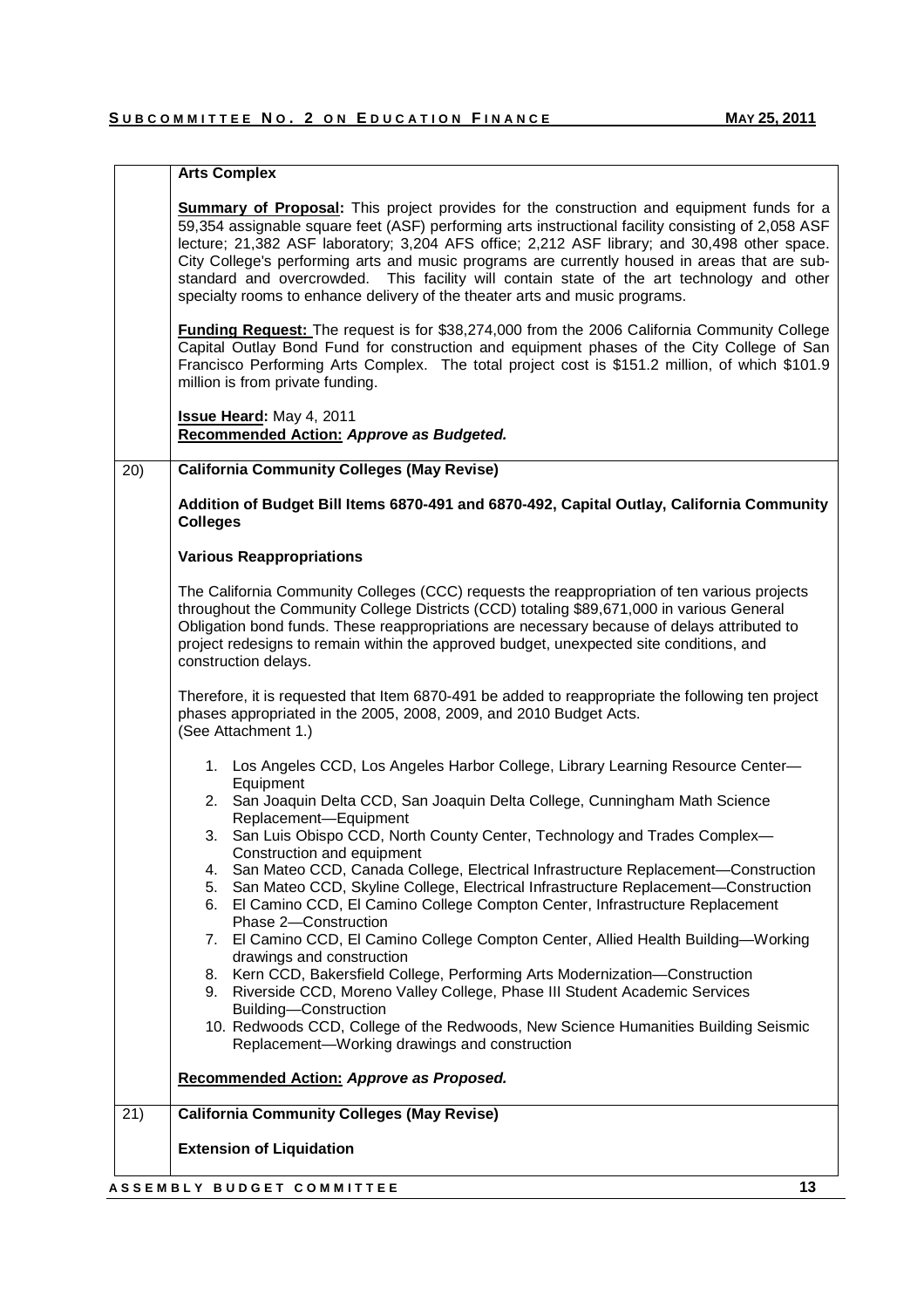|                                                                                                                                  | Further, CCC requests a two-year extension of the liquidation period on the construction phase of<br>the Los Angeles CCD, Los Angeles Trade Technical College, Renovate and Modernize Building<br>A project. The project is expected to be completed in September 2011. The extension is<br>necessary because of delays attributed to project redesigns to remain within the approved<br>budget, unexpected site conditions, and the cleanup of undocumented hazardous materials.                                                                                                                                                                                    |  |  |  |  |  |  |
|----------------------------------------------------------------------------------------------------------------------------------|----------------------------------------------------------------------------------------------------------------------------------------------------------------------------------------------------------------------------------------------------------------------------------------------------------------------------------------------------------------------------------------------------------------------------------------------------------------------------------------------------------------------------------------------------------------------------------------------------------------------------------------------------------------------|--|--|--|--|--|--|
| Therefore, it is requested that Item 6870-492 be added to extend the liquidation period for<br>this project until June 30, 2013. |                                                                                                                                                                                                                                                                                                                                                                                                                                                                                                                                                                                                                                                                      |  |  |  |  |  |  |
|                                                                                                                                  | Recommended Action: Approve as Proposed.                                                                                                                                                                                                                                                                                                                                                                                                                                                                                                                                                                                                                             |  |  |  |  |  |  |
| $\overline{22}$                                                                                                                  | <b>California Community Colleges (May Revise)</b>                                                                                                                                                                                                                                                                                                                                                                                                                                                                                                                                                                                                                    |  |  |  |  |  |  |
|                                                                                                                                  | Item 6870-001-0001, State Operations, Restore Position Removed in Error (Issue 109)—It is<br>requested that 1.0 position be restored to the California Community Colleges Chancellor's Office<br>because it was removed twice from the Governor's Budget. The position was dedicated to<br>administrating funds received through an interagency agreement with the Department of<br>Corrections and Rehabilitation that supported training and instruction services; however, the<br>agreement was cancelled and the position is no longer necessary. The appropriate funding was<br>removed from the Governor's Budget.<br>Recommended Action: Approve as Proposed. |  |  |  |  |  |  |
| $\overline{2}3)$                                                                                                                 | <b>California Community Colleges (May Revise)</b>                                                                                                                                                                                                                                                                                                                                                                                                                                                                                                                                                                                                                    |  |  |  |  |  |  |
|                                                                                                                                  | Item 6870-101-0001, Local Assistance, Increase Apportionment Funding (Issue 127)—It is<br>requested that Schedule (1) of Item 6870-101-0001 be increased by \$350.0 million<br>Proposition 98 General Fund to restore apportionment funding that has been deferred. This<br>augmentation would reduce the amount deferred from \$961.0 million to \$611.0 million.                                                                                                                                                                                                                                                                                                   |  |  |  |  |  |  |
|                                                                                                                                  | <b>Recommended Action: Hold Open.</b>                                                                                                                                                                                                                                                                                                                                                                                                                                                                                                                                                                                                                                |  |  |  |  |  |  |
| 24)                                                                                                                              | <b>California Community Colleges (May Revise)</b>                                                                                                                                                                                                                                                                                                                                                                                                                                                                                                                                                                                                                    |  |  |  |  |  |  |
|                                                                                                                                  | Items 6870-101-0001 and 6870-601-0986, Local Assistance, Decrease Apportionments and<br>Increase Property Tax Revenues (Issues 117 and 116)-It is requested that<br>Schedule (1) of Item 6870-101-0001 be decreased by \$75,060,000 Proposition 98 General Fund<br>to reflect an estimated increase in local property tax revenues for community colleges. It is<br>further requested that property tax expenditures be increased to conform to this action.                                                                                                                                                                                                         |  |  |  |  |  |  |
|                                                                                                                                  | Recommended Action: Approve as Proposed.                                                                                                                                                                                                                                                                                                                                                                                                                                                                                                                                                                                                                             |  |  |  |  |  |  |
| 25)                                                                                                                              | <b>California Community Colleges (May Revise)</b>                                                                                                                                                                                                                                                                                                                                                                                                                                                                                                                                                                                                                    |  |  |  |  |  |  |
|                                                                                                                                  | Items 6870-101-0001 and 6870-612-0342, Local Assistance, Decrease Apportionments and<br>Increase Oil and Mineral Revenues (Issues 120 and 119)-It is requested that<br>Schedule (1) of Item 6870-101-0001 be decreased by \$731,000 Proposition 98 General Fund to<br>reflect an estimated increase in oil and mineral revenues for community colleges. It is further<br>requested that oil and mineral expenditures be increased to conform to this action.                                                                                                                                                                                                         |  |  |  |  |  |  |
|                                                                                                                                  | Recommended Action: Approve as Proposed.                                                                                                                                                                                                                                                                                                                                                                                                                                                                                                                                                                                                                             |  |  |  |  |  |  |
| 26)                                                                                                                              | <b>California Community Colleges (May Revise)</b>                                                                                                                                                                                                                                                                                                                                                                                                                                                                                                                                                                                                                    |  |  |  |  |  |  |
|                                                                                                                                  | Item 6870-111-0001, Local Assistance, Reduce Vocational Education Reimbursements<br>(Issue 108)—It is requested that Schedule (3) of this item be decreased by \$5,542,000<br>Reimbursements to reflect a \$7,764,000 decrease in funding due to the elimination of the federal                                                                                                                                                                                                                                                                                                                                                                                      |  |  |  |  |  |  |
|                                                                                                                                  | 14<br>ASSEMBLY BUDGET COMMITTEE                                                                                                                                                                                                                                                                                                                                                                                                                                                                                                                                                                                                                                      |  |  |  |  |  |  |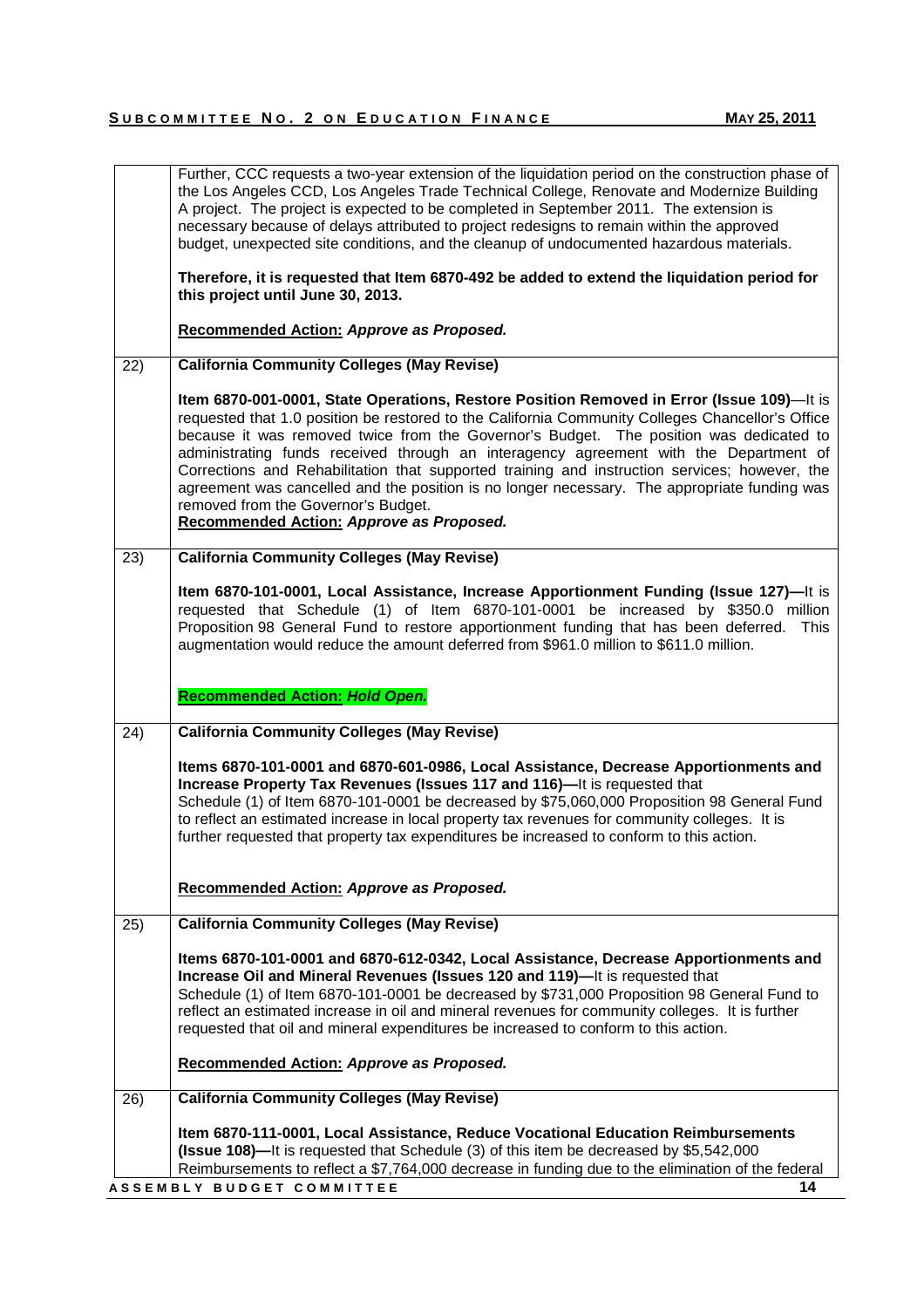|      | Tech Prep component of the Vocational Education Program and to reflect a \$2,222,000 increase<br>due to one-time carryover funds. The Tech Prep program is an articulated, planned sequence of<br>study in vocational education beginning in high school and extending through at least two years<br>of postsecondary education or an apprenticeship program; however, federal budget reductions<br>eliminated the program. The Chancellor's Office receives federal Vocational Education funding<br>through an interagency agreement with the Department of Education.                                                                                   |
|------|-----------------------------------------------------------------------------------------------------------------------------------------------------------------------------------------------------------------------------------------------------------------------------------------------------------------------------------------------------------------------------------------------------------------------------------------------------------------------------------------------------------------------------------------------------------------------------------------------------------------------------------------------------------|
|      | It is further requested that provisional language be added as follows to conform to this action:                                                                                                                                                                                                                                                                                                                                                                                                                                                                                                                                                          |
|      | X. Of the funds appropriated in Schedule (3), \$2,222,000 is provided in one-time carryover funds.                                                                                                                                                                                                                                                                                                                                                                                                                                                                                                                                                        |
|      | Recommended Action: Approve as Proposed.                                                                                                                                                                                                                                                                                                                                                                                                                                                                                                                                                                                                                  |
| (27) | <b>California Community Colleges (May Revise)</b>                                                                                                                                                                                                                                                                                                                                                                                                                                                                                                                                                                                                         |
|      | Non Budget Act Items-Budget Year                                                                                                                                                                                                                                                                                                                                                                                                                                                                                                                                                                                                                          |
|      | Item 6870-601-0986, Local Assistance, Increase Property Tax Revenues (Issue 116)-<br>Based on revised estimates, local property tax revenues increased by \$75,060,000. This funding<br>is not subject to an appropriation in the annual Budget Act.                                                                                                                                                                                                                                                                                                                                                                                                      |
|      | Item 6870-612-0342, Local Assistance, Increase Oil and Mineral Revenues (Issue 119)-<br>Based on revised estimates, oil and mineral revenues increased \$731,000. This funding is not<br>subject to an appropriation in the annual Budget Act.                                                                                                                                                                                                                                                                                                                                                                                                            |
|      | Recommended Action: Approve as Proposed.                                                                                                                                                                                                                                                                                                                                                                                                                                                                                                                                                                                                                  |
| 28)  | <b>California Community Colleges (May Revise)</b>                                                                                                                                                                                                                                                                                                                                                                                                                                                                                                                                                                                                         |
|      | Non Budget Act Items-Current Year                                                                                                                                                                                                                                                                                                                                                                                                                                                                                                                                                                                                                         |
|      | Item 6870-601-0986, Local Assistance, Increase Property Tax Revenues (Issue 116)-<br>Based on revised estimates, local property tax revenues increased by \$57,065,000. This funding<br>is not subject to an appropriation in the annual Budget Act.                                                                                                                                                                                                                                                                                                                                                                                                      |
|      | Item 6870-612-0342, Local Assistance, Increase Oil and Mineral Revenues (Issue 119)-<br>Based on revised estimates, oil and mineral revenues increased \$731,000. This funding is not<br>subject to an appropriation in the annual Budget Act.                                                                                                                                                                                                                                                                                                                                                                                                            |
|      | Recommended Action: Approve as Proposed.                                                                                                                                                                                                                                                                                                                                                                                                                                                                                                                                                                                                                  |
| 29)  | <b>California Student Aid Commission (May Revise)</b>                                                                                                                                                                                                                                                                                                                                                                                                                                                                                                                                                                                                     |
|      | Item 7980-001-0001, State Operations, Restore Positions Erroneously Eliminated from the<br>Governor's Budget (Issue 009)—It is requested that authority for 3.0 positions erroneously<br>eliminated from the Governor's Proposed Budget be restored. 6.0 positions represented the<br>California Student Aid Commission's (Commission) Federal Policy and Programs Division<br>(FPPD), which previously oversaw the Commission's auxiliary, EdFund. With EdFund<br>responsibilities shifted outside the state, the FPPD was eliminated; however, the Department of<br>Finance (Finance) erroneously removed 9.0 positions from the Budget-three too many. |
|      | Recommended Action: Approve as Proposed.                                                                                                                                                                                                                                                                                                                                                                                                                                                                                                                                                                                                                  |
| 30)  | <b>California Student Aid Commission (May Revise)</b>                                                                                                                                                                                                                                                                                                                                                                                                                                                                                                                                                                                                     |
|      | Items 7980-101-0001 and 7980-101-0784, Local Assistance, Offset Cal Grant Program<br>Costs with Excess Student Loan Operating Fund (Issue 010)—It is requested that                                                                                                                                                                                                                                                                                                                                                                                                                                                                                       |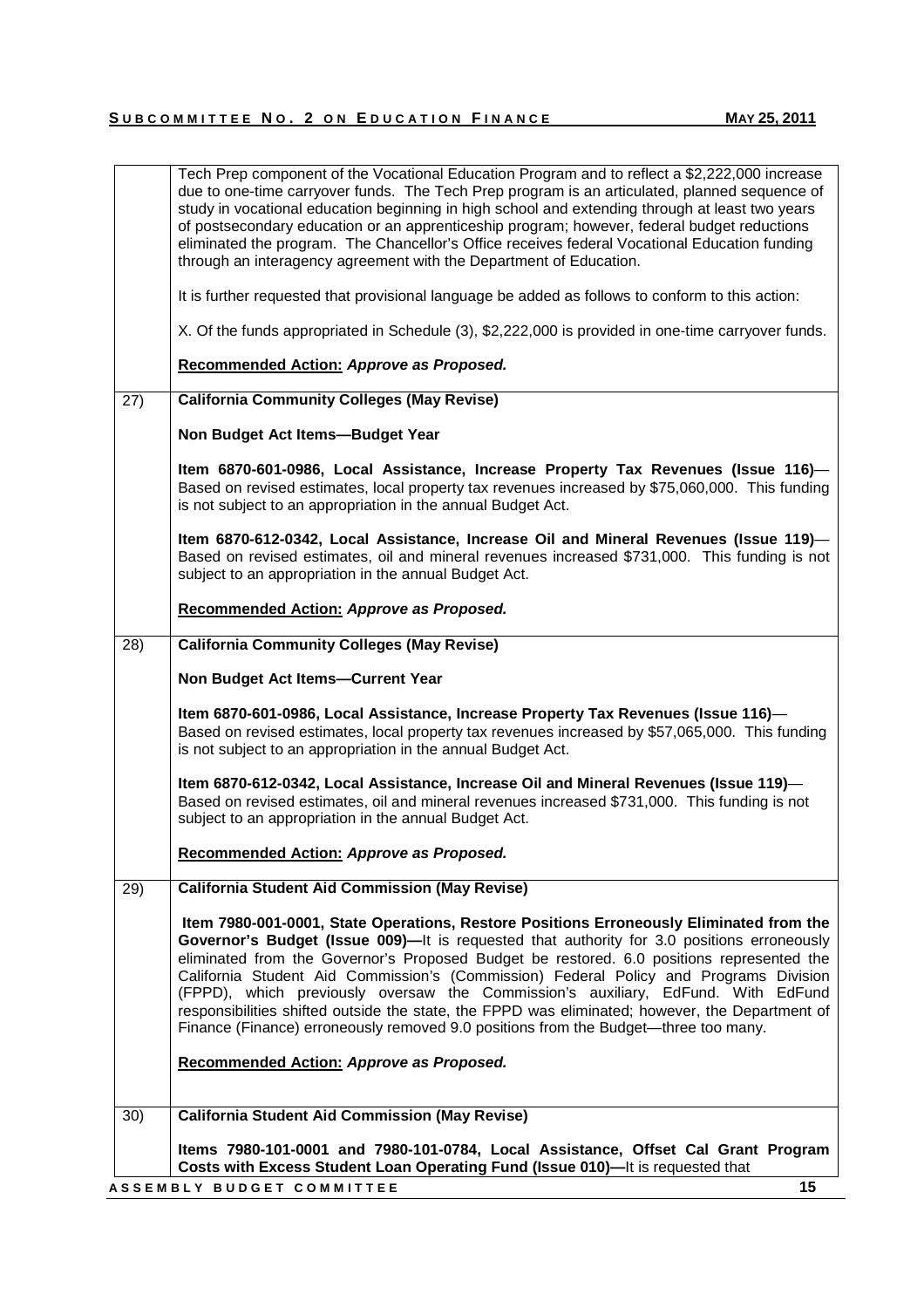| Schedule (2.5) of Item 7980-101-0001 be decreased by \$12,250,000 and Item 7980-101-0784 be<br>increased by \$12,250,000 to reflect the use of additional Student Loan Operating Fund in lieu of<br>General Fund to support Cal Grant program costs. |                                                                                                                                                                                                                                                                                                                                                                                                                                                                                                                                                                                                                                                                                                                                                                                                                       |  |  |  |  |  |
|------------------------------------------------------------------------------------------------------------------------------------------------------------------------------------------------------------------------------------------------------|-----------------------------------------------------------------------------------------------------------------------------------------------------------------------------------------------------------------------------------------------------------------------------------------------------------------------------------------------------------------------------------------------------------------------------------------------------------------------------------------------------------------------------------------------------------------------------------------------------------------------------------------------------------------------------------------------------------------------------------------------------------------------------------------------------------------------|--|--|--|--|--|
|                                                                                                                                                                                                                                                      | Item 7980-101-0001, Local Assistance, Revise Cal Grant Program Caseload<br>(Issue 011)—It is requested that Schedule (1) of Item 7980-101-0001 be increased by<br>\$16,358,000 General Fund for fiscal year 2011-12 to reflect revised base caseload estimates for<br>the Cal Grant program.                                                                                                                                                                                                                                                                                                                                                                                                                                                                                                                          |  |  |  |  |  |
|                                                                                                                                                                                                                                                      | Recommended Action: Approve as Proposed.                                                                                                                                                                                                                                                                                                                                                                                                                                                                                                                                                                                                                                                                                                                                                                              |  |  |  |  |  |
| 31)                                                                                                                                                                                                                                                  | <b>California Student Aid Commission (May Revise)</b>                                                                                                                                                                                                                                                                                                                                                                                                                                                                                                                                                                                                                                                                                                                                                                 |  |  |  |  |  |
|                                                                                                                                                                                                                                                      | Items 7980-101-0001 and 7980-101-0890, Local Assistance, Eliminate Offset of Cal Grant<br>Program Costs with Federal Leveraging Educational Assistance Partnership Program<br><b>Funds (Issue 013)—It is requested that Schedules (1) and (3) of Item 7980-101-0001 be</b><br>increased by \$5,011,000 and Item 7980-101-0890 be decreased by \$5,011,000 to reflect the<br>federal government's elimination of the Leveraging Educational Assistance Partnership (LEAP)<br>program. The LEAP program provided grants to states to assist them in providing need-based<br>grants to postsecondary students. In California, LEAP funds were used to support Cal Grant<br>program costs. It is requested that a like amount of General Fund be appropriated to backfill this<br>loss of federal funds.                  |  |  |  |  |  |
|                                                                                                                                                                                                                                                      | It is further requested that Provision 1 of Item 7980-101-0890 be deleted to conform to this<br>action.                                                                                                                                                                                                                                                                                                                                                                                                                                                                                                                                                                                                                                                                                                               |  |  |  |  |  |
|                                                                                                                                                                                                                                                      | Recommended Action: Approve as Proposed.                                                                                                                                                                                                                                                                                                                                                                                                                                                                                                                                                                                                                                                                                                                                                                              |  |  |  |  |  |
| $\overline{32}$                                                                                                                                                                                                                                      | <b>California Student Aid Commission (May Revise)</b>                                                                                                                                                                                                                                                                                                                                                                                                                                                                                                                                                                                                                                                                                                                                                                 |  |  |  |  |  |
|                                                                                                                                                                                                                                                      | Item 7980-101-0001 and Reimbursements, Local Assistance, Eliminate Federal Robert C.<br>Byrd Honors Scholarship Program Funds (Issue 014)—It is requested that Schedules (1) and<br>(2) of Item 7980-101-0001 be amended by decreasing Reimbursements by \$5,671,000 to reflect<br>the federal government's elimination of the Robert C. Byrd Honors Scholarship program. The<br>program provided scholarships to exceptional high school seniors who showed promise of<br>continued excellence in postsecondary education.                                                                                                                                                                                                                                                                                           |  |  |  |  |  |
|                                                                                                                                                                                                                                                      | Recommended Action: Approve as Proposed.                                                                                                                                                                                                                                                                                                                                                                                                                                                                                                                                                                                                                                                                                                                                                                              |  |  |  |  |  |
| 33)                                                                                                                                                                                                                                                  | <b>California Student Aid Commission (May Revise)</b>                                                                                                                                                                                                                                                                                                                                                                                                                                                                                                                                                                                                                                                                                                                                                                 |  |  |  |  |  |
|                                                                                                                                                                                                                                                      | Item 7980-101-0001 and Reimbursements, Local Assistance, Revise the Temporary<br>Assistance for Needy Families Reimbursement Available for Cal Grant Program Costs<br><b>(Issues 015, 016, and 603)</b> —It is requested that Schedules $(1)$ and $(2)$ of Item 7980-101-0001<br>be increased by \$113,344,000 and Reimbursements be decreased \$113,344,000 to reflect the<br>amount of federal Temporary Assistance for Needy Families (TANF) Block Grant resources<br>available to offset General Fund Cal Grant program costs. Budget actions through the March<br>Conference Committee would have provided \$285,279,000 TANF to offset General Fund Cal<br>Grant program costs. This was a result of funding adjustments to the California Work<br>Opportunities and Responsibility to Kids (CalWORKs) program. |  |  |  |  |  |
|                                                                                                                                                                                                                                                      | Based on updated CalWORKs caseload projections, the amount of TANF available for Cal Grant<br>program costs decreased by \$60,669,000. Additionally, delays in the implementation of various<br>CalWORKs solutions included in the March Conference Committee Budget resulted in an erosion<br>of \$67,346,000 of available TANF. Finally, due to a May Revision proposal to suspend certain<br>automation projects funded within the Department of Social Services' (DSS) budget, the amount<br>available from TANF will increase by \$14,671,000. Therefore, the total amount of federal TANF<br>resources available for Cal Grant program costs is \$171,935,000. For more detail regarding<br>CalWORKs adjustments, see the May Revision letter for the DSS.<br>16<br>ASSEMBLY BUDGET COMMITTEE                   |  |  |  |  |  |
|                                                                                                                                                                                                                                                      |                                                                                                                                                                                                                                                                                                                                                                                                                                                                                                                                                                                                                                                                                                                                                                                                                       |  |  |  |  |  |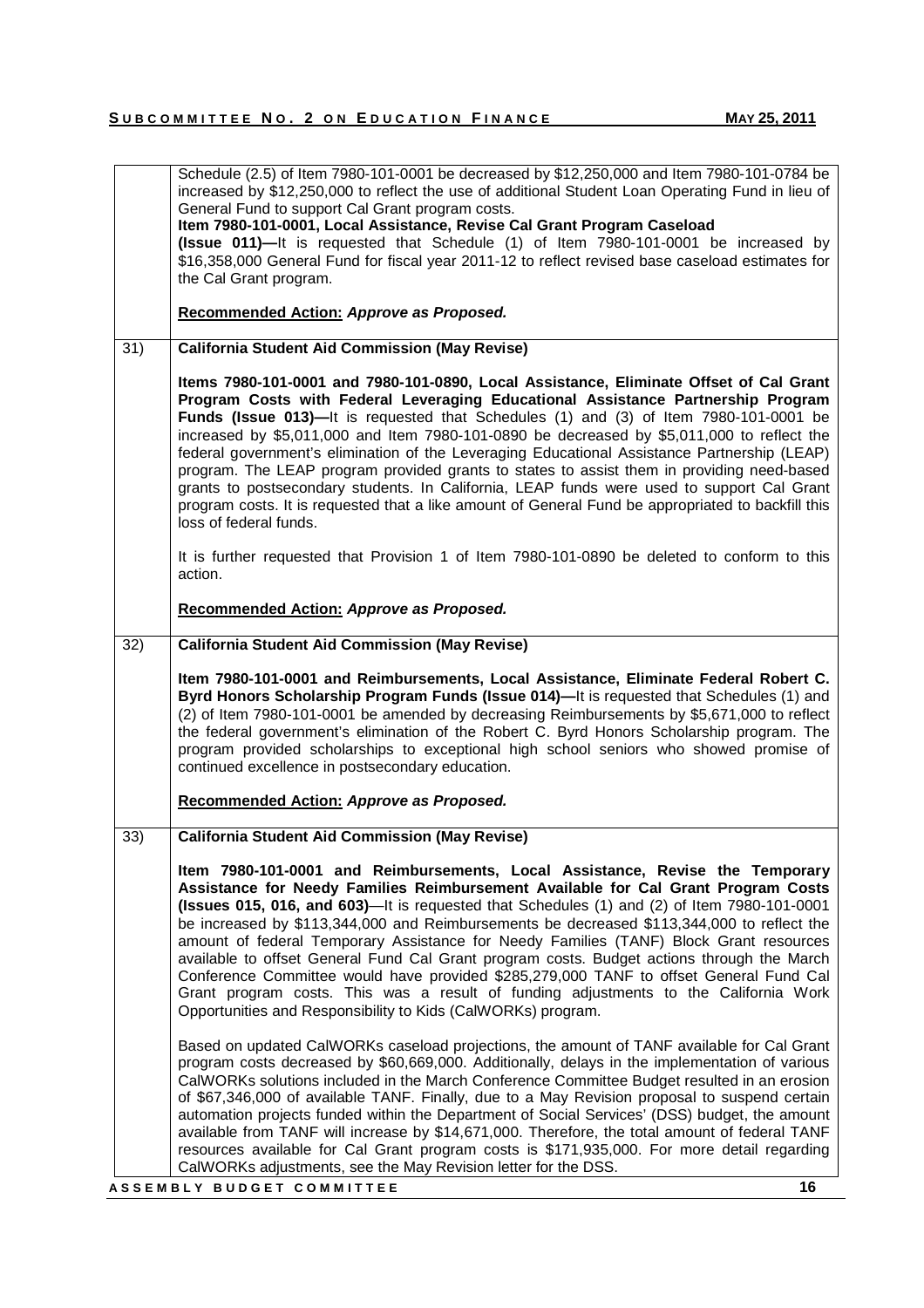Т

|     | It is further requested that Provision 9 of this item be amended to conform to this action:<br>"9. Of the funds appropriated in Schedules $(1)$ and $(2)$ , \$285,279,000\$171,935,000 reflects<br>reimbursements from the State Department of Social Services from the Temporary Assistance for<br>Needy Families Block Grant for the purposes of offsetting General Fund costs of the Cal Grant<br>Program."                                                                                                                                                                                                                                                                                                                                                                                                                                                                                                                                                                                                                                                                                                                                                                                                                                                                                                                                                                                                                                                                       |  |  |  |  |
|-----|--------------------------------------------------------------------------------------------------------------------------------------------------------------------------------------------------------------------------------------------------------------------------------------------------------------------------------------------------------------------------------------------------------------------------------------------------------------------------------------------------------------------------------------------------------------------------------------------------------------------------------------------------------------------------------------------------------------------------------------------------------------------------------------------------------------------------------------------------------------------------------------------------------------------------------------------------------------------------------------------------------------------------------------------------------------------------------------------------------------------------------------------------------------------------------------------------------------------------------------------------------------------------------------------------------------------------------------------------------------------------------------------------------------------------------------------------------------------------------------|--|--|--|--|
|     | Recommended Action: Approve as Proposed.                                                                                                                                                                                                                                                                                                                                                                                                                                                                                                                                                                                                                                                                                                                                                                                                                                                                                                                                                                                                                                                                                                                                                                                                                                                                                                                                                                                                                                             |  |  |  |  |
| 34) | <b>California Student Aid Commission (May Revise)</b><br>Item 7980-101-0001, Local Assistance, Erosion of Savings from Conference Student Loan<br>Cohort Default Rate Requirement for Institutional Cal Grant Program Eligibility Solution<br>(Issue 017)-It is requested that Schedule (1) of Item 7980-101-0001 be increased by<br>\$13,258,000 General Fund to reflect an erosion of the March Conference Committee Budget<br>solution that created a student loan default rate requirement for institutional Cal Grant program<br>eligibility. Specifically, Chapter 7 of the Statutes of 2011 (SB 70) requires all higher education<br>institutions that elect to participate in the Cal Grant program to have three-year student loan<br>cohort default rates that do not exceed 24.6 percent in 2011-12 and 30 percent in 2012-13 and<br>beyond as annually reported by the U.S. Department of Education (USDOE). The solution was<br>estimated to achieve savings of \$19.0 million General Fund.<br>Recently, the USDOE reported that its three-year default rates were incorrectly calculated.<br>Because the error resulted in all institutions being reported as having higher default rates than<br>they actually have, the Commission reports that the General Fund savings eroded by<br>\$13,258,000. This adjustment is necessary to accurately portray the amount of savings this<br>solution is estimated to generate.<br>Recommended Action: Approve as Proposed. |  |  |  |  |
| 35) | California Student Aid Commission (Clean-up Trailer Bill Language)                                                                                                                                                                                                                                                                                                                                                                                                                                                                                                                                                                                                                                                                                                                                                                                                                                                                                                                                                                                                                                                                                                                                                                                                                                                                                                                                                                                                                   |  |  |  |  |
|     | 69432.7(1)(3)(C) For purposes of the 2012-13 academic year, and every academic year hereafter,<br>an otherwise qualifying institution with a three-year cohort default rate that is equal to or greater<br>than 30 percent, as certified by the commission on October 1, 2011, and every year thereafter,<br>shall be ineligible for initial or and renewal Cal Grant awards at the institution, except as provided<br>in subparagraph (F).                                                                                                                                                                                                                                                                                                                                                                                                                                                                                                                                                                                                                                                                                                                                                                                                                                                                                                                                                                                                                                          |  |  |  |  |
|     | Recommended Action: The Commission brought to staff's attention after the passage of<br>the education trailer bill, SB 70, that there was a technical error. In order to clarify and stay<br>consistent with the proposal, it is requested that this correction be made to avoid any<br>uncertainty. Approve as Proposed.                                                                                                                                                                                                                                                                                                                                                                                                                                                                                                                                                                                                                                                                                                                                                                                                                                                                                                                                                                                                                                                                                                                                                            |  |  |  |  |

**Staff Recommendation:** Approve the Vote Only Calendar as amended.

Please NOTE that item 23(page 12): CCC Apportionment Augmentation is to be held open and voted as part of P98 package.

Also, as part of the CSU's capital outlay projects listed for approval, please note that CSU Chico Taylor Hall Replacement Project was inadvertently overlooked and will be included under item 10, page 7.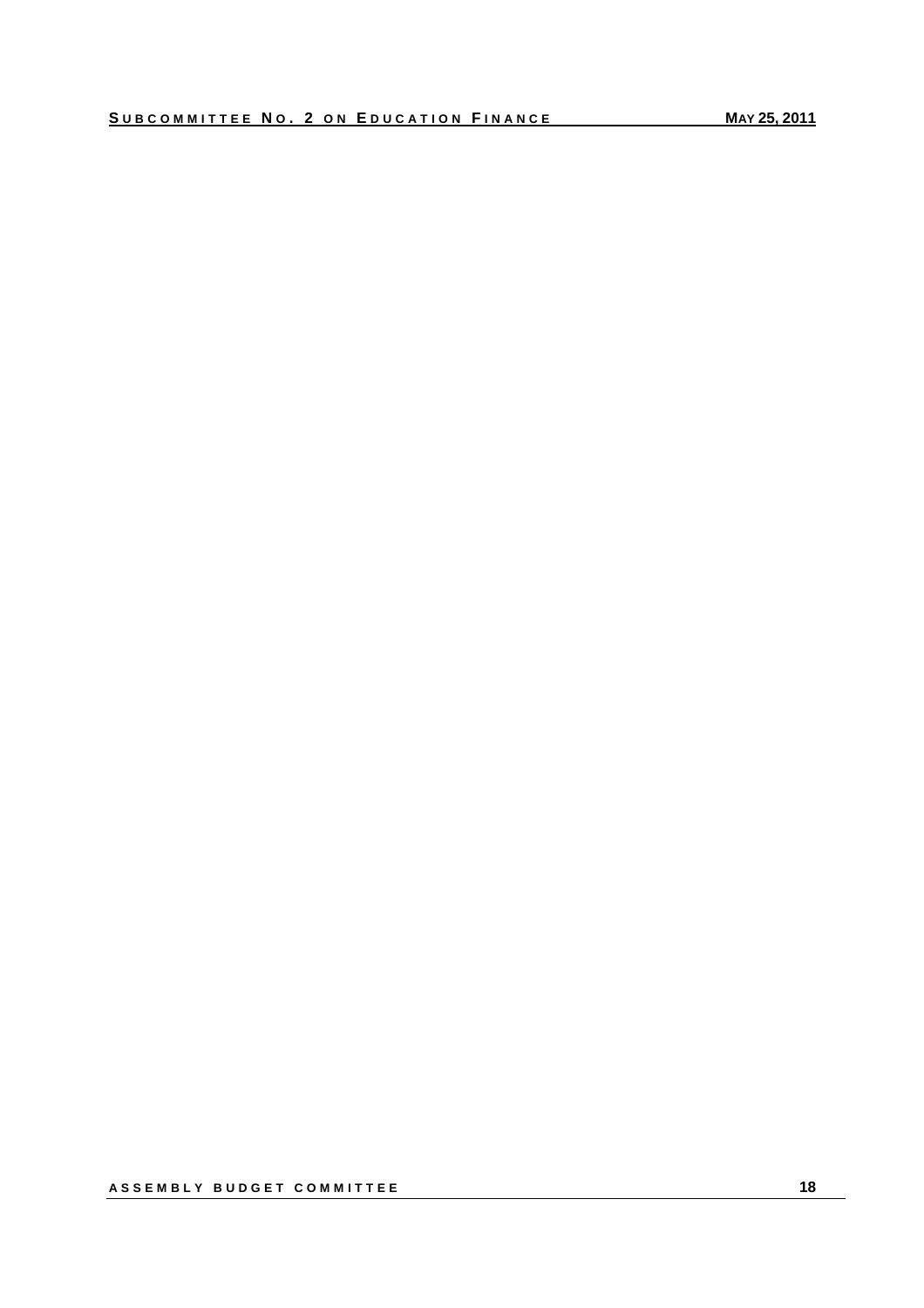## **ITEMS TO BE HEARD**

## **6420 CALIFORNIA POSTSECONDARY EDUCATION COMMISSION**

#### **ISSUE 1: ELIMINATION OF CPEC PROPOSAL**

As part of the May Revision process, the Governor proposes to eliminate 43 commissions and generate \$82.7 million (\$41.5 million in General Fund) in savings, based on a January 1, 2012 effective date.

The elimination of the state's higher education coordinating board would generate \$927,000 in General Fund savings in 2011-12, and requires that one federal grant program be moved to the Department of Education through trailer bill.

The Administration expects that the public higher education segments would carry out coordinating functions, such as planning, program and campus review, and data analysis.

#### **PANELISTS**

- Department of Finance
- Legislative Analyst's Office
- California Postsecondary Education Commission

#### **BACKGROUND ON CPEC**

The California Postsecondary Education Commission's role in program review is to coordinate the long-range planning of the state's higher education systems – University of California, California State University, and California Community Colleges – and review specific proposals that require extensive evaluation. The review of individual programs, determined by Commission staff, is intended to determine whether the costs of a program are justified by societal needs and student demand for that program. The Commission also serves as the State's primary clearinghouse for postsecondary education.

AB 770 (1973) created the Commission as an integral part of the planning and facilities growth for all new campuses and off-campus centers of the public systems of higher education. New facilities may not qualify to receive state capital funding without Commission approval, which ensures that campuses and centers are developed in accordance with statewide needs and that state capital funds are wisely allocated to regions with the most pressing capacity needs.

**Administration of a Federal Grant.** CPEC has been administrating the Improving Teacher Quality State Grants Program (part of the No Child Left Behind of 2001, Title II-A), formerly known as the Eisenhower Grants, for more than 25 years. California receives \$8.4 million, of which five percent is used for administrative costs, for competitive grants to qualified partnerships of postsecondary and K-12 agencies to provide intensive, evidence-based,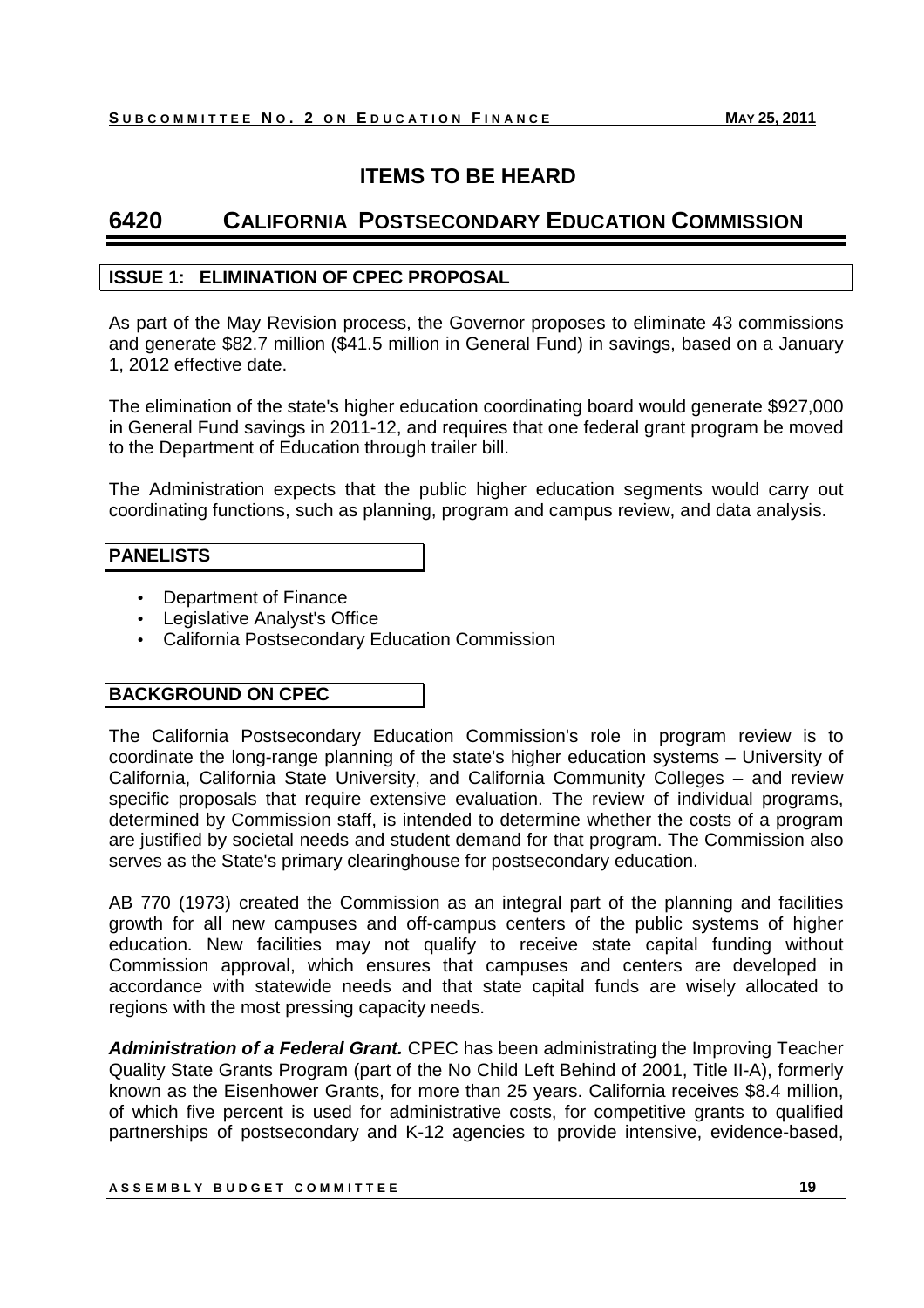#### **S U B C O M M I T T E E N O . 2 O N E D U C A T I O N F I N A N C E MAY 25, 2011**

high quality teacher professional development that is grounded in the needs of teachers, students, and schools.

#### **LAO ALTERNATIVE OPTIONS**

There are several options for addressing performance issues while maintaining important coordination functions.

**Reform CPEC.** In the LAO's 2010 report on higher education coordination we recommended as one option reforming CPEC. Specific reforms include:

- **Increase independence.** Maintain independence from executive and legislative branch control to avoid partisan or ideological bias. Increase independence from higher education institutions by removing segment representation from the commission, replacing it with a high-level advisory board of segment representatives, and requiring the commission to consult with the advisory group. The California Education Round Table could potentially serve as the advisory body.
- **Revise commissioner appointment process.** The diffuse nature of the current appointment process, while providing broad representation, has several drawbacks. A more concentrated appointment process and clearly established qualifications for commissioners could improve the balance, cohesiveness and ultimately the effectiveness of the commission.
- **Focus responsibilities and resources on shepherding public agenda.**  Current efforts in the Legislature to identify goals and priorities for higher education could provide needed focus to CPEC's efforts. The Legislature may wish to modify CPEC's statutory mission and authority to concentrate exclusively on advancing the state's goals and facilitating statewide accountability efforts related to those goals. This could include an expanded role in advising policymakers on finance policies and other mechanisms to bring the segments' performance in line with state priorities.
- **Develop comprehensive statewide data resource.** Create a comprehensive statewide student data resource with enhanced research and analysis capabilities and linkages to other state systems. (Current legislative activity regarding formation of a JPA for intersegmental data acknowledges CPEC's lack of effectiveness in this area.)

**Replace CPEC.** If the Legislature determines that needed reforms are not workable with the existing structure and leadership, it could eliminate CPEC and create a new coordinating body that meets the state's needs for coordination.

**Relocate CPEC Functions.** Alternatively, the Legislature could relocate CPEC's functions to an existing board or department. One candidate is the Department of Education, where the Governor has proposed to move CPEC's federal grant management function. Although the Department concerns itself primarily with K-12 education, it has provided leadership in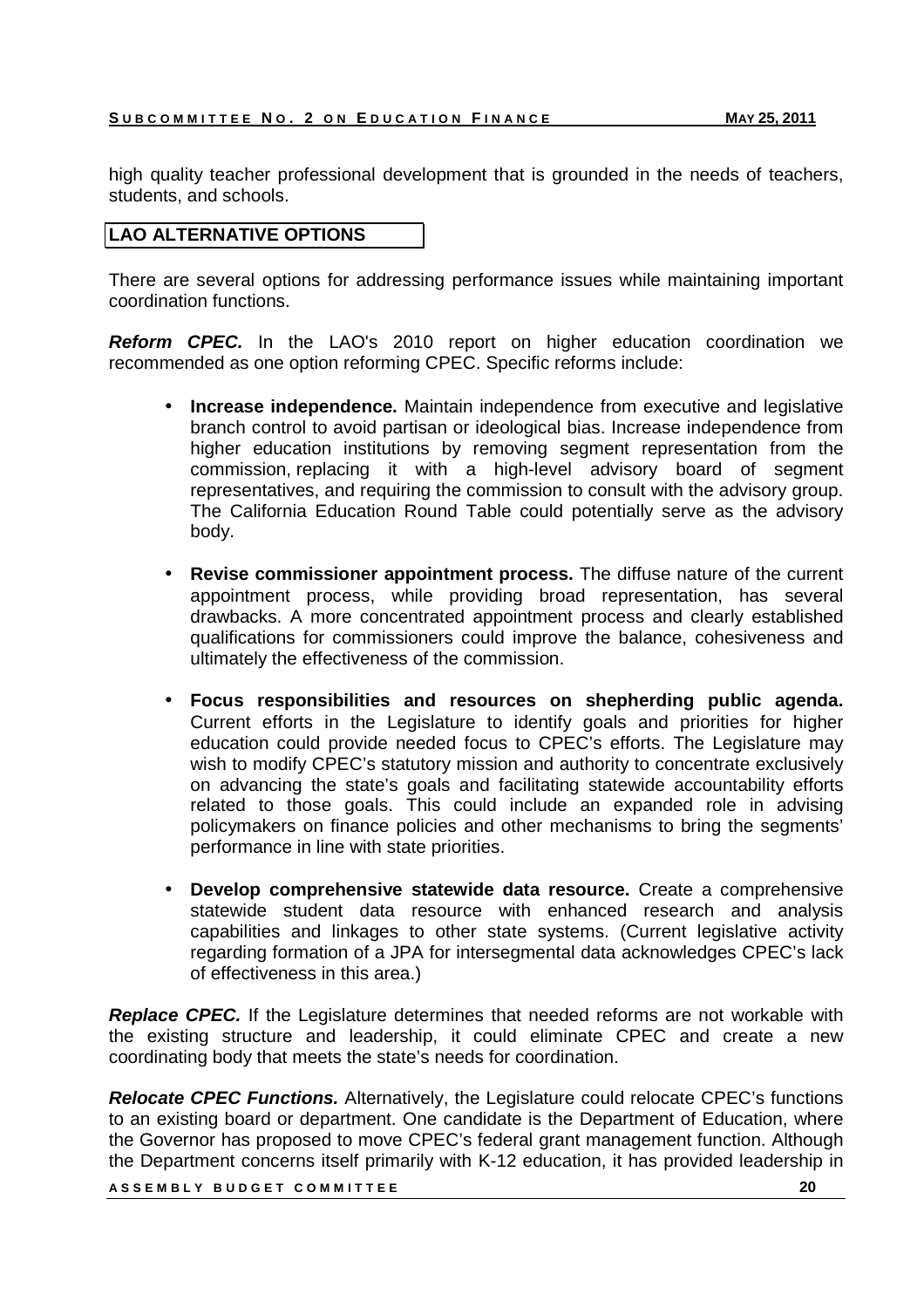intersegmental K-16 efforts and could provide valuable coordination across educational levels.

A portion of CPEC's funding and position authority could be transferred to the Department to perform the highest priority coordinating functions such as data collection and analysis and academic program review. The Department already manages extensive longitudinal data from school districts, and conducts compliance review and program evaluation. Colocating K-12 and higher education data at the Department could provide the opportunity to link these data for state policy purposes.

A relocation of duties could be a temporary measure. In the future the state could establish a new coordinating body for higher education, or one with broader purview including the linkages among K-12 and the higher education segments, both public and private.

**Enact Sunset for CPEC.** Another alternative is to maintain CPEC for the time being and enact legislation to repeal its authority on a specified future date. This would create pressure to identify alternatives by that date. In our view, however, this action would serve only to postpone a decision and would not make resolution of an ongoing concern any more likely. Instead, we believe the current proposal provides an opportunity to address a problem that has been an ongoing concern for quite some time and has defied past executive and legislative attempts to resolve it. — an opportunity to improve the state's capacity for higher education coordination.

#### **COMMENTS**

Understanding the severity of our fiscal situation, and taking into account the Administration's approach to generate efficiencies throughout the state, it would be unwise to discount the functions of each commission for the sake of generating savings. Although there have been concerned raised over CPEC's ability to effectively coordinate the higher education segments, the Legislature should use this as an opportunity to consider the LAO's alternative reform proposals to refocus and modify CPEC's mission.

To allow the segments to self-regulate and review campus and program expansion proposals, without an independent entity to oversee, is problematic. Although the segments do not have the funds that would encourage the expansion of programs and campuses during this time, to fully eliminate the only higher education coordinating body without a replacement or preservation of duties, is irresponsible.

However, the compressed timeframe of the May Revision process makes it impossible to generate an alternative proposal to ameliorate issues identified by the LAO. Therefore, staff recommends that the Subcommittee refer this proposal to the policy committee.

**Staff Recommendation:** Refer Issue to Policy Committee Process; Do not adopt May Revision Letter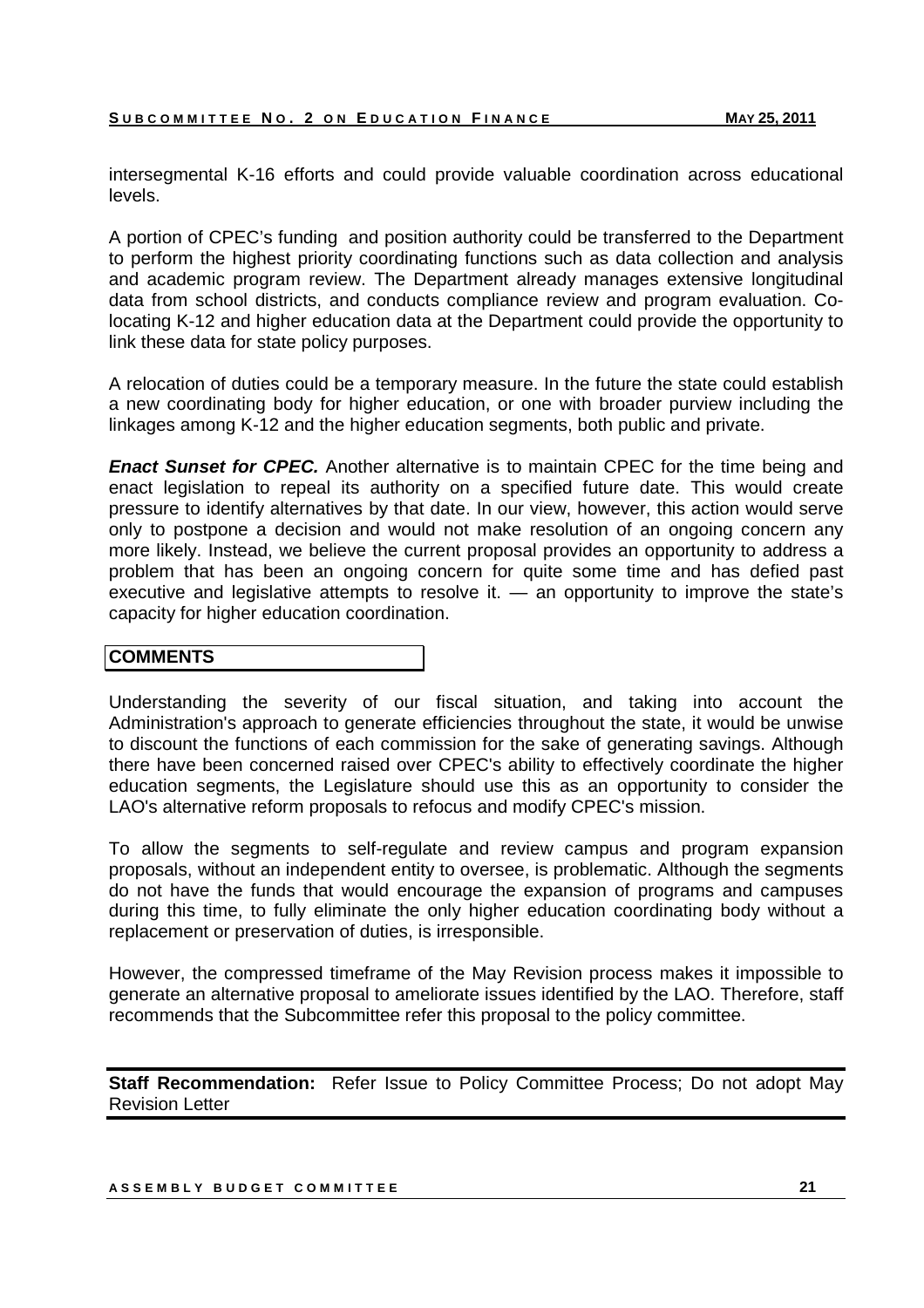## **6870 CALIFORNIA COMMUNITY COLLEGES**

#### **ISSUE 1: APPORTIONMENT FUNDING AUGMENTATION**

The May Revision reflects the positive economic data of the early months of 2011. The Administration proposes to provide \$350 million to restore apportionment funding that has been deferred. This proposal reduces the amount deferred from \$961 million to \$611 million.

#### **PANELISTS**

- Department of Finance
- Legislative Analyst's Office
- California Community Colleges

#### **BACKGROUND**

For 2011-12, the Governor's January budget, adopted by the Legislature in March, includes increased deferrals to the K-14 systems, in order to achieve state cash relief in critical cash-poor months. Currently, \$961 million of the community colleges' apportionment payments are deferred from one year to the next.

The May Revision includes a new focus on reducing the state's budgetary debt obligations, beginning with eliminated adopted deferrals to both school and college districts.

By not creating new programs and instead paying down deferrals, the May Revision provides benefits to both the state and school districts. From the state's perspective, outstanding state obligations as well as out-year state budget shortfalls are reduced. From districts' perspective, less borrowing is needed, thereby reducing associated transaction and interest costs and potentially allowing districts to build back some programmatic support and/ or replenish their reserves.

From both perspectives, using additional funds for deferrals is fiscally responsible. The decrease of a deferral allows the community college districts relief from borrowing obligations.

#### **COMMENTS**

As part of the 2011-12 Budget Act, the community colleges, like the child care programs, were reduced by \$400 million, with \$110 million in student fee revenue being expected to alleviate some of that burden, for a total reduction of \$290 million. The Legislature has instructed the Chancellor's Office to mitigate cuts away from priority programs. However, this magnitude of cuts will lead to many students being unable to access courses and services. These reductions are not addressed in the Governor's May Revision proposal.

**Staff Recommendation:** Hold Open. Part of the Proposition 98 package.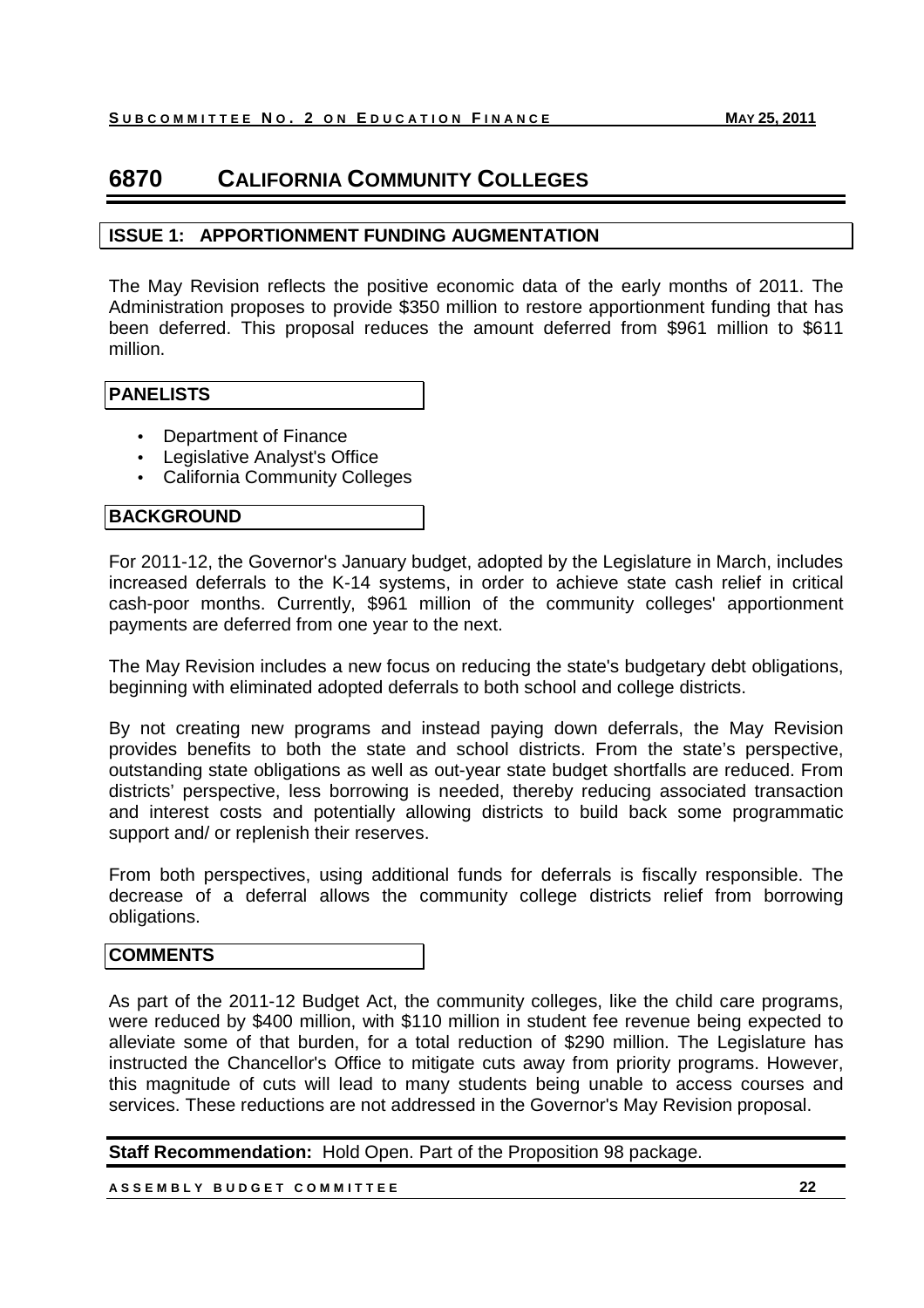#### **ISSUE 2: CCC STUDENT FEE REVENUE SHORTFALL**

The issue before the Subcommittee has been brought by the Chancellor's Office and the Legislative Analyst's Office, as the budget year student fee revenue is estimated to be overly optimistic, which may cause an additional financial burden for the college districts.

#### **PANELISTS**

- Legislative Analyst's Office
- California Community Colleges
- Department of Finance

#### **BACKGROUND**

Each year the Legislature and the Governor decide on the total amount of funding that is provided to the community colleges. The colleges' apportionments are funded primarily by a combination of enrollment fee revenue, local property tax, and state General Fund monies. Each enacted budget assumes a specified amount of fee and property tax revenues that will be collected by the community college districts that year. These assumptions are generally based on estimates provided by the Department of Finance at the May Revision. Based on these estimates, the enacted budget provides the necessary General Fund support to meet the system's apportionment amount.

The Governor's May Revise assumes that the community colleges will collect a total of \$456 million in fees in 2011-12. After studying the assumptions behind this number, the LAO concluded that this estimate is probably too optimistic. This is for two reasons. First, the \$456 million is predicated on the CCC system serving 70,000 credit full-time equivalent students (FTES) more than its funded amount in the 2011-12 budget. Based on the latest data for the current year, community colleges are serving about 37,000 unfunded credit FTES. The LAO believes that that it is unlikely that districts will increase their unfunded numbers in 2011-12. Secondly, the waiver rate could be even higher than what's assumed in May Revise, which is just under 52 percent.

Although its difficult to project the 2011-12 fee revenue due to uncertainties about enrollment levels and waiver rates, LAO estimates that, at best, about \$445 million in fee revenue will materialize, which would result in \$11 million deficiency in the community colleges' budget. At the low end, fee revenues could end up at about \$415 million, for a shortfall of \$41 million.

#### **COMMENTS**

In the past two fiscal years, the state has been unable to backfill fee revenue shortfalls. This places an unjust burden on the college districts that leads to additional strains on programmatic funding and students' ability to access courses.

**A S S E M B L Y B U D G E T C O M M I T T E E 23** The Legislature could account for this shortfall by increasing the colleges' reduction of \$290 million or find additional resources to mitigate the impact of fee revenue loss. The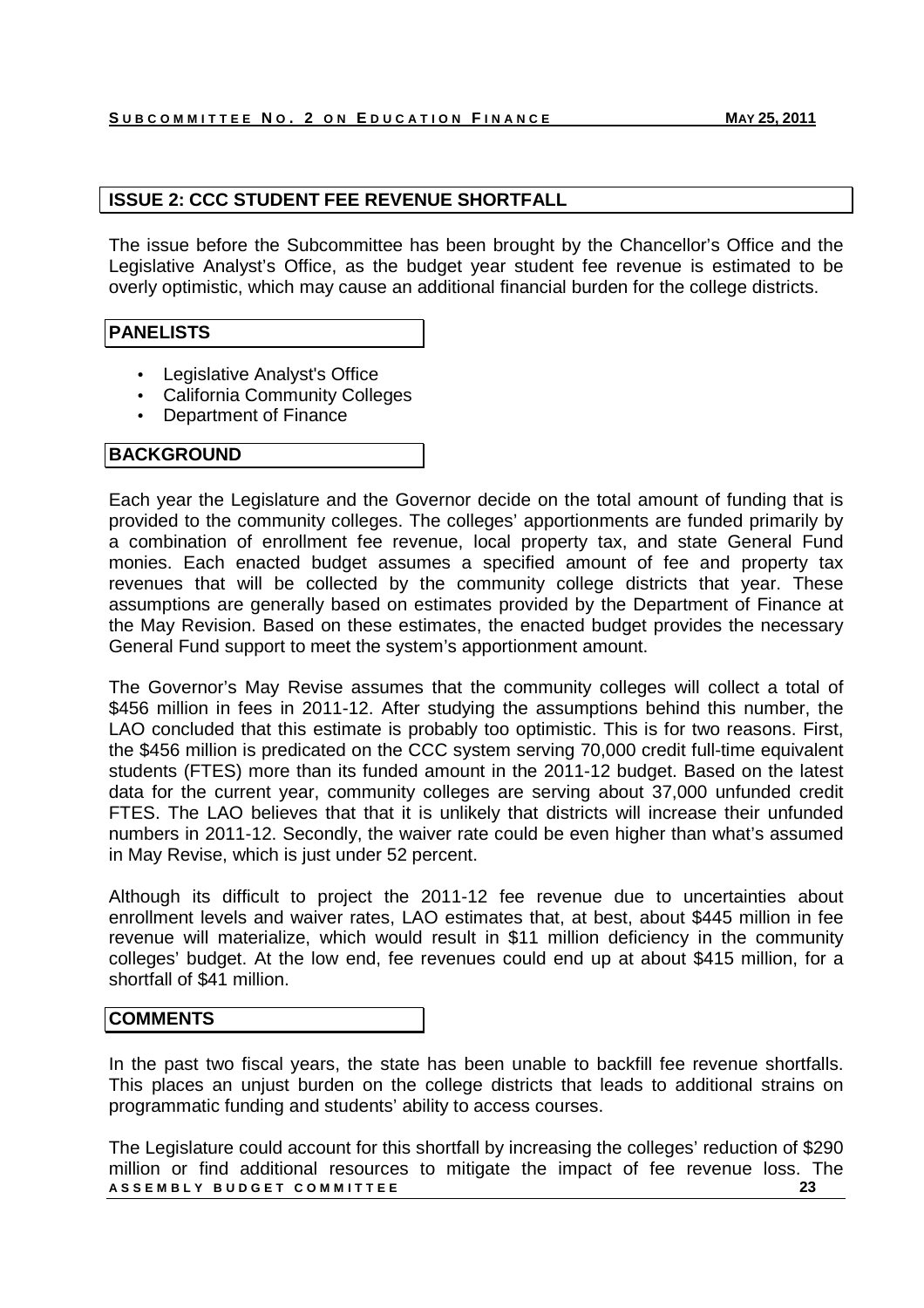Chancellor's Office identified \$2 million from SB 70/CTE funds from prior year, as available, which the Legislature can reappropriate for this purpose.

**Staff Recommendation:** Hold Open as its part of the Proposition 98 package.

Questions:

1. Does the LAO or the Chancellor's Office have any updates on this matter?

2. If this shortfall is not addressed, what will the Chancellor's Office direction be to districts on how to mitigate this reduction?

3. Is the Administration considering providing an adjustment if the revenue shortfall ranges in the worst case scenario?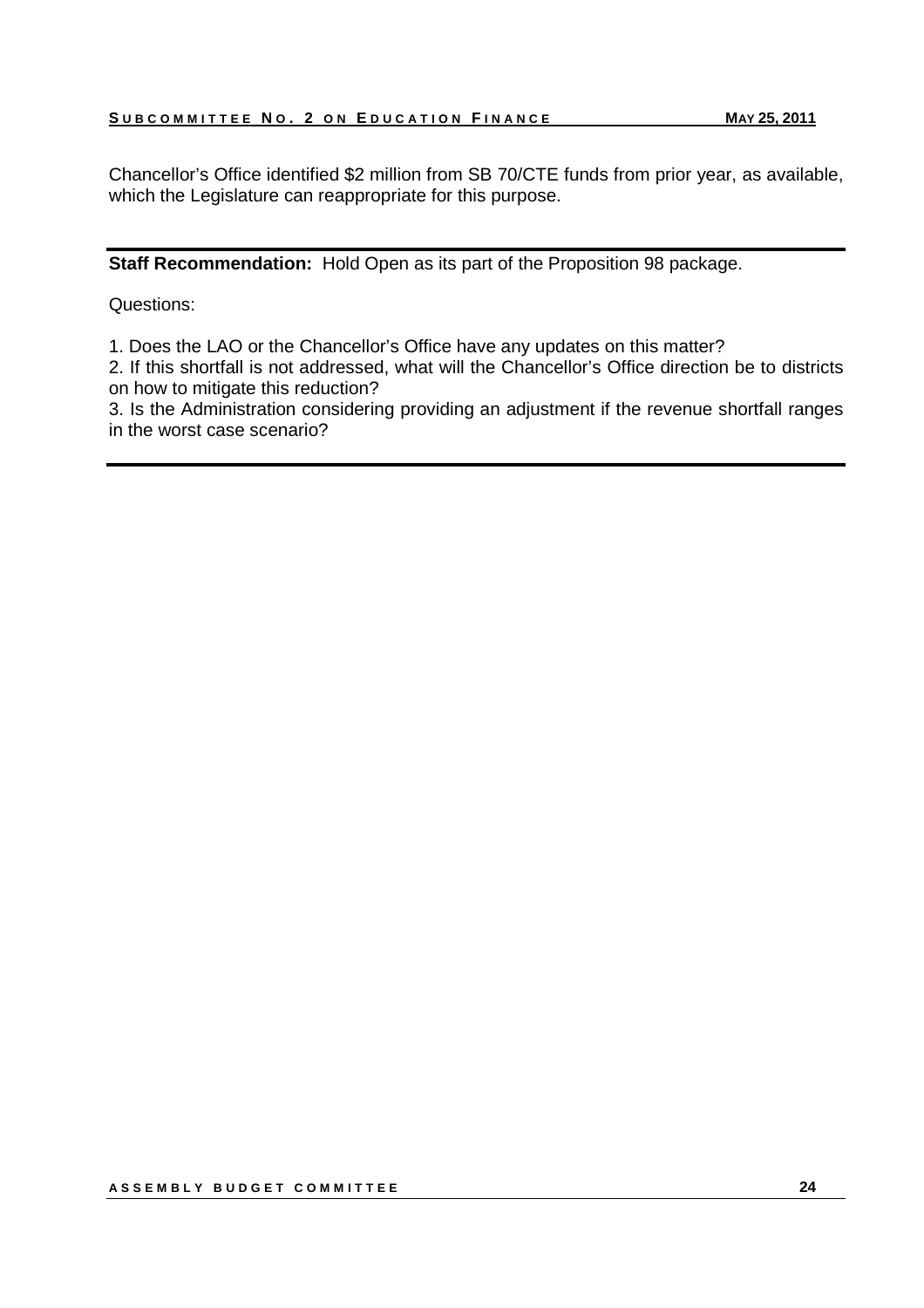#### **ISSUE 3: MAY REVISE – MANDATE REFORM PROPOSAL (ISSUE 106 AND 107)**

The Governor's May Revise proposes several changes in order to suspend 8 community college districts and reduce the budget appropriation to pay down mandate costs from \$9,545,000 to \$607,000.

#### **PANELISTS**

- Department of Finance
- Legislative Analyst's Office
- California Community Colleges

#### **BACKGROUND**

The Governor's January budget, adopted by the Legislature, provided funding for the community colleges' 21 mandated programs. Since then, the Administration has changed course and intends to use the Legislative Analyst's Office coordinated mandate workgroup's research to justify suspension of 8 mandates to score Proposition 98 savings of \$8.9 million until 2013-14.

**1. Suspend Enrollment Fee and Tuition Fee Waivers & Fund with Financial Aid Funding.** The Administration's first proposal is to suspend and reduce the Enrollment Fee Waiver (\$3 million) and Tuition Fee Waiver (\$13,000) and offset the mandated costs by first using the funds allocated to community colleges' financial aid assistance pursuant to Provision 10(a) and 10(b), 10(c) and 10(d)3 of Item 6870-101-0001. The changes to the budget bill are detailed below:

It is further requested that Provisions 10(c) and 10(d)(3) of Item 6870-101-0001 be amended as follows to conform this action:

"(c) Funding provided to community college districts in subdivisions (a) and (b) is provided to directly offset any mandated costs claimed by community college districts pursuant to Commission on State Mandates Test Claims 99-TC-13 (Enrollment Fee Collection) and 00-TC-15 (Enrollment Fee Waivers). Reimbursable costs for the Enrollment Fee Collections mandate shall be offset first and any remaining funding shall be used to offset reimbursable mandate costs for the Enrollment Fee Waivers mandate."

"(3) Funding provided to community college districts in paragraph (2) is provided to directly offset any mandated costs claimed by community college districts pursuant to the Commission on State Mandates Test Claims 02-TC-28 (Cal Grants), and 02-TC-21 (Tuition Fee Waivers), and 00-TC-15 (Enrollment Fee Waivers)."

**2. Reduce Funding for Community College Mandates.** The Administration proposes to decrease Proposition 98 by \$5,925,000 to reflect the suspension of the Health Fees, Sexual Assault Response Procedures, Reporting Improper Governmental Activities, Student Records, Agency Fees, and Prevailing Wage Rate mandates until statutory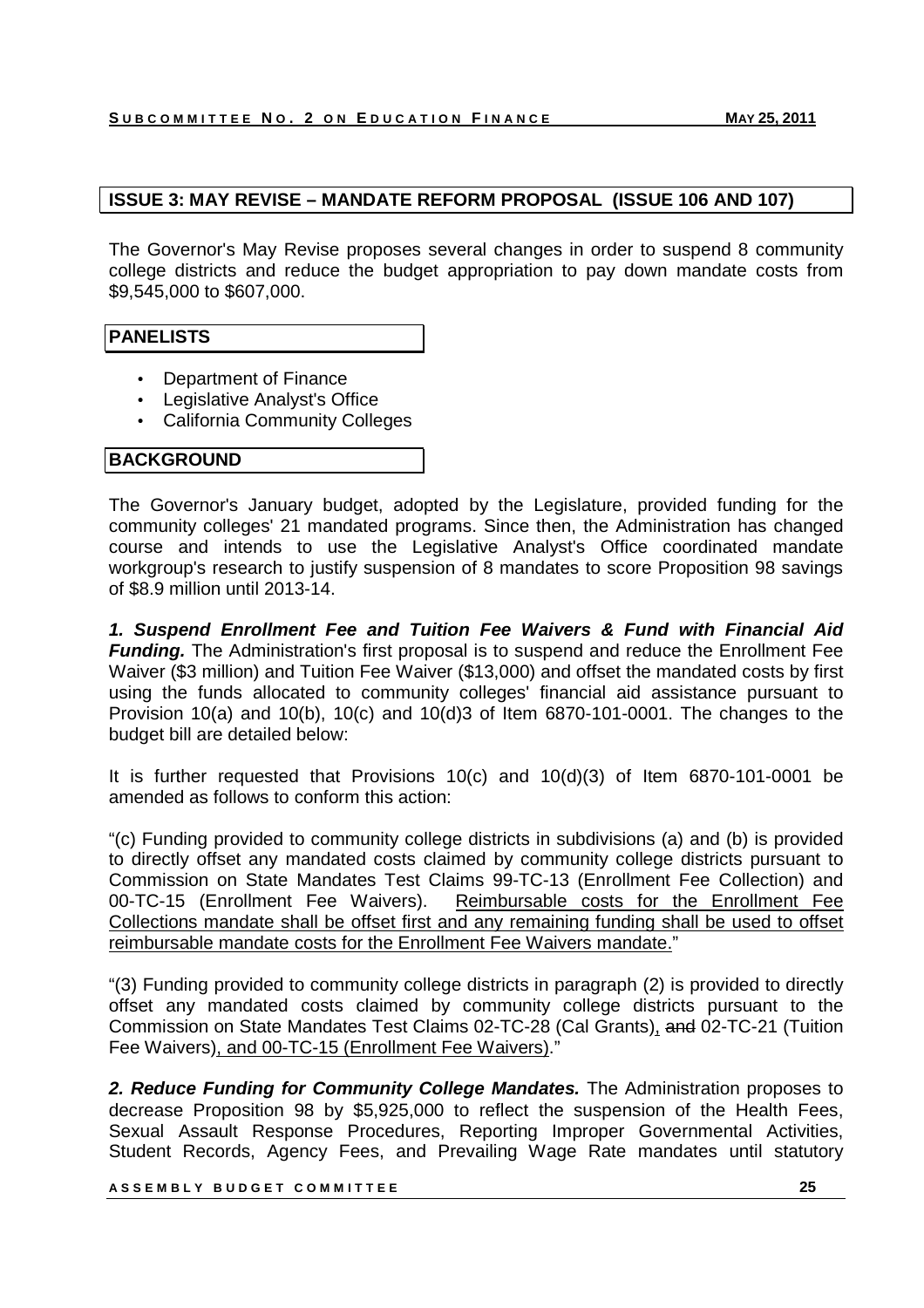revisions can be made to eliminate all these activities or render them optional. Trailer bill language will be introduced to add these five mandates to the five currently suspended mandates in Government Code section 17581.5.

#### **MANDATES WORKING GROUP**

As noted in the May  $10<sup>th</sup>$  agenda for this Subcommittee, the mandates working group met throughout 2010-11 to discuss possible consensus on the elimination of mandates. The group did not reach consensus on an approach, with the Assembly staff participants favoring a policy process to resolve the mandate issues.

Three bills, AB 202 (Brownley), SB 64 (Liu), and SB 887 (Emmerson) are currently moving through the policy process to address mandate reform issues.

#### **STAFF COMMENT**

While the concept of reviewing and eliminating obsolete mandates is appealing, the compressed timeframe of the May Revision process makes it impossible to thoroughly vet the proposal. Therefore, staff recommends that the Subcommittee refer this proposal to the policy committee.

**Staff Recommendation:** Refer this issue to the Policy Committee Process; Do not adopt May Revision Letter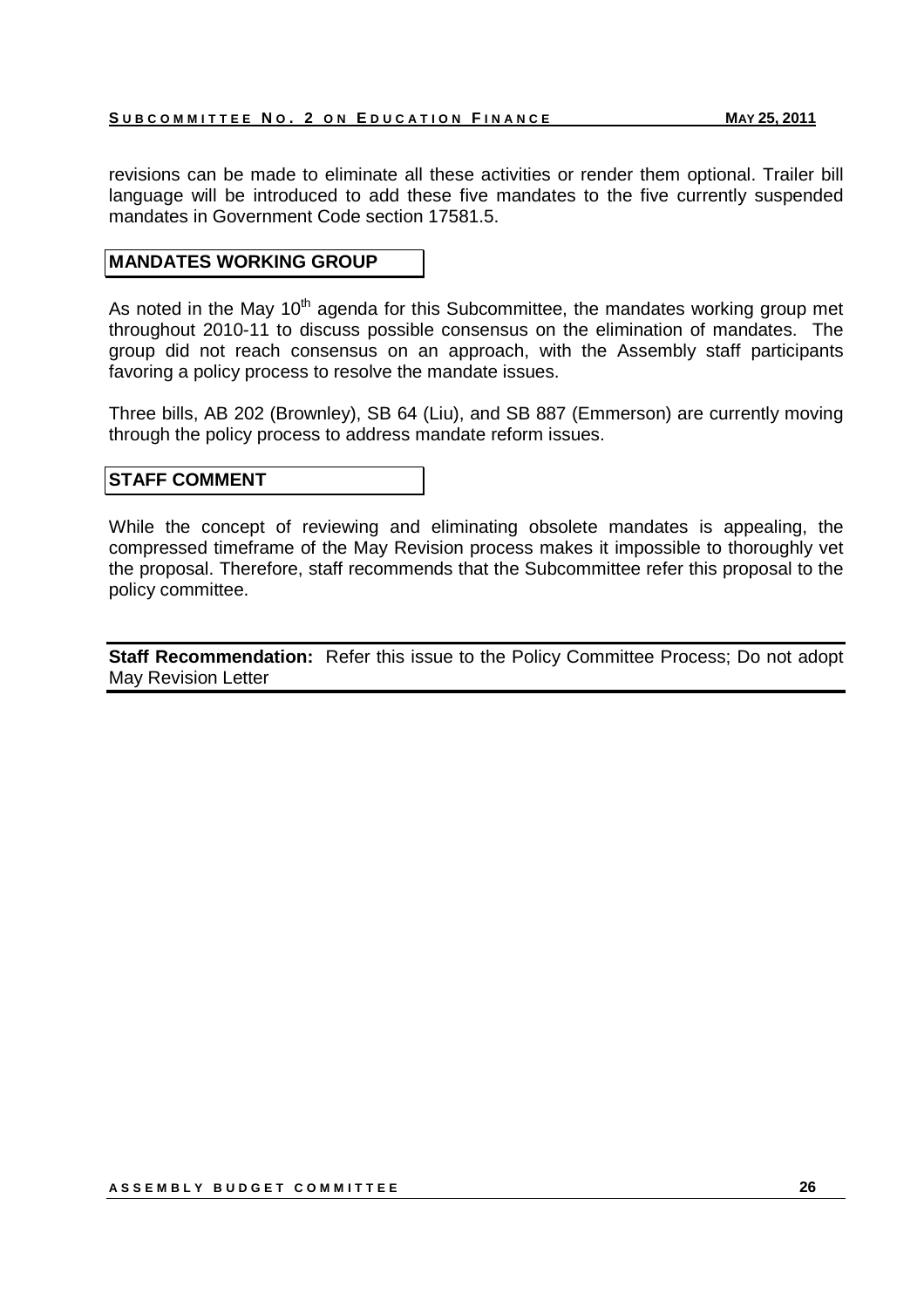## **6440 UNIVERSITY OF CALIFORNIA**

#### **ISSUE 1: CAPITAL OUTLAY PROJECT FINANCING**

The issue before the subcommittee is a request from the University of California (UC) to consider three additional capital outlay projects and an alternative financing agreement.

|            |                                   | Project    |       | <b>Full Project Cost</b> |                     |
|------------|-----------------------------------|------------|-------|--------------------------|---------------------|
| Campus     | Project                           | Phase      | (000) |                          | <b>Funding Type</b> |
| Davis      | <b>Walker Hall</b>                | <b>PWC</b> |       | 26,414                   | Lease-revenue       |
|            | Classroom & Academic Office       |            |       |                          |                     |
| Merced     | <b>Building</b>                   | <b>PWC</b> |       | 37,018                   | Lease-revenue       |
| Santa Cruz | <b>Costal Biology Building</b>    | <b>PWC</b> |       | 49,739                   | Lease-revenue       |
|            | <b>TOTAL COST ASSOCIATED WITH</b> |            |       |                          |                     |
|            | <b>APPROVE 3 ADDITIONAL</b>       |            |       |                          |                     |
|            | <b>PROJECTS</b>                   |            |       | 113,171                  |                     |
|            |                                   |            |       |                          |                     |

#### **PANELISTS**

• University of California

#### **BACKGROUND**

The University of California is requesting approval of three projects that were proposed for the Governor's May Revise including UC Davis, Walker Hall Seismic Retrofit (\$26.4 million) UC Merced, Classroom Academic Building (\$37.1 million) and UC Santa Cruz, Coastal Biology Building (\$49.7 million) that are essential projects for the University.

UC believes the issue associated with these projects is not based on the merits of any given project, but based on the concern regarding the state's growing debt service. UC is recommending to the Legislature a compromise that would fund these projects in what is still considered a "favorable bid climate", stimulate jobs and economic growth with 1,500 jobs in the construction industry, and save the state millions in future debt service.

The University has discussed with the Administration the pursuit of an MOU agreement where UC would use its low cost commercial paper to initially finance \$380.8 million in previously approved capital facilities projects with an understanding that the state would repay the university at some point in the future. UC understands the state's concern with its ability of the state to sell bonds at cost-effective rates in the near future. But the university is equally concerned that delays in construction could result in the loss of nonstate support (federal and donor support totaling \$151 million associated with these projects). UC financing could save the state as much as \$20 to \$25 million in interest costs, given their credit rating and ability to use an interim financing mechanism that's not available to the Public Works Board during the construction period.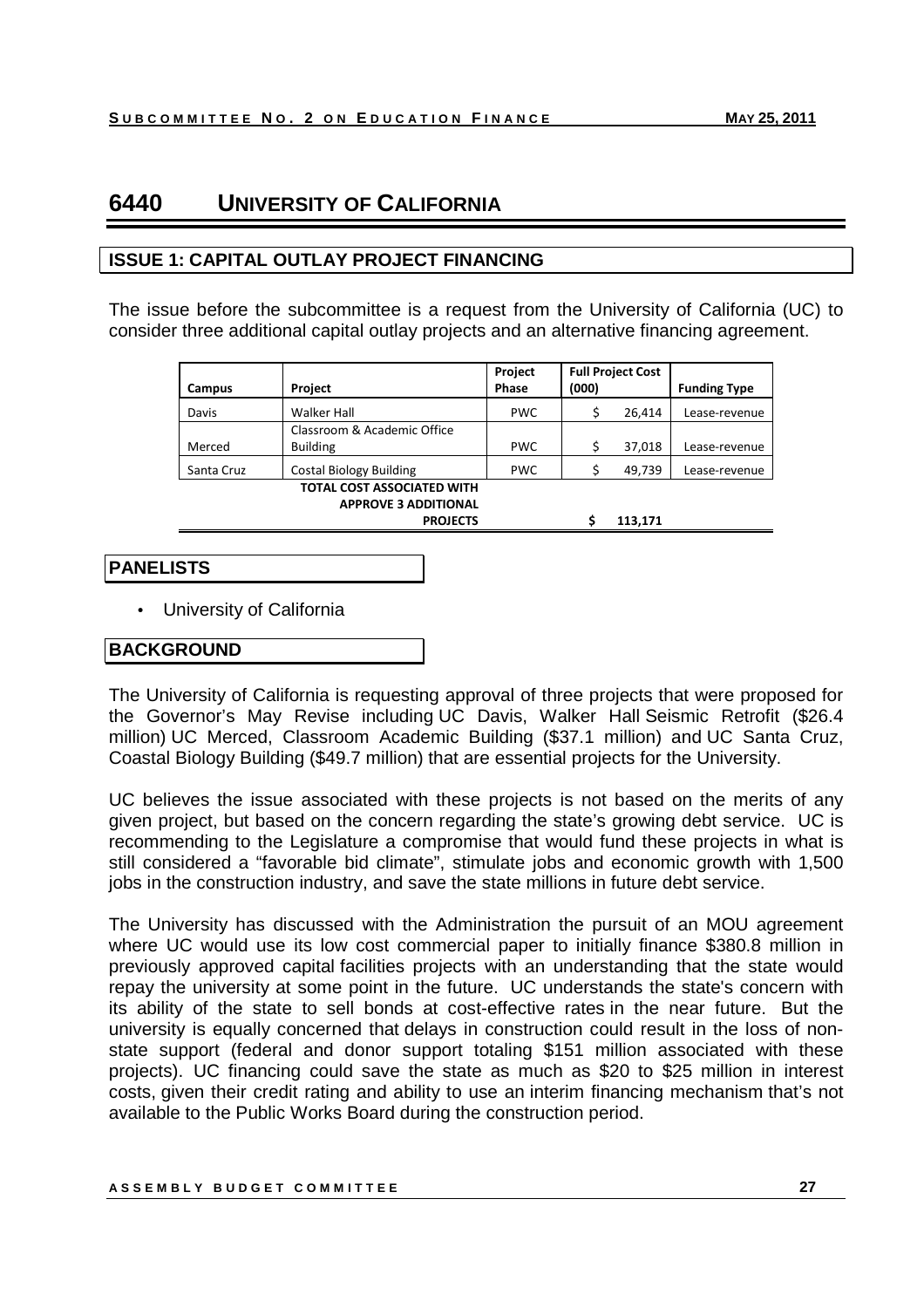Additionally, there are savings from moving these projects along while we're still in a favorable construction bid climate. UC believes this is a reasonable and creative recommendation that would fund projects already committed to by the state that will create nearly 3,500 sustainable jobs over the next 3 to 4 years in a construction industry that is faced with 20 percent unemployment.

This MOU agreement would not require legislative approval and could be implemented in 30 days if all parties agreed that this is a thoughtful and strategic approach to addressing UC's capital facility needs and consistent with the desire of the Governor and the legislature to create more job opportunities.

UC recognizes the concern of the growing debt service to the state, however they are seeking some room for compromise based on the financing mechanism to get previously approved capital facility projects built and the need to get these projects authorized in the 2011-12 state budget and constructed for the benefit of students. All 5 projects would total \$157.5 million which is significantly below the average \$350 million UC generally requests in the annual state budget, demonstrating that they are asking only for the essential projects to be authorized in the 2011-12 state budget. While the matching funds for these projects are significantly lower (\$7 million) at this point, they would create an additional 1,500 sustainable construction jobs across the state. If approved, UC is willing to amend their MOU agreement to include these projects, again providing overall savings to the state, sustainable construction jobs and recognize the current favorable construction bid climate.

**UC Davis, Walker Hall – Renewal and Seismic Corrections –** UC is requesting approval of \$26,414,000 for preliminary plans, working drawings, and construction for renewal and seismic renovation of UC Davis, Walker Hall to be funded out of lease revenue bonds. Walker Hall is a 36,475 gross square foot "E shaped" facility built in 1927 that currently has two seismically weak wings and an overall seismic rating of "poor". This project would demolish and replace the two outer wings, seismically correct and modernize the main building to include code upgrades and create a large classroom of 450 stations to meet campus academic space needs. **Note: The project was not included as part of the Governor's January capital outlay proposal.**

**UC Merced, Classroom and Academic Office Building –** UC is requesting approval of \$37,018,000 for preliminary plans, working drawings, and construction of a 68,095 gross square foot classroom, research and office space facility. UC Merced is a growing campus with nearly 4,300 full-time equivalent students (FTES) as of the fall of 2010 representing an increase of 28 percent over the fall of 2009. Currently, UC Merced has one classroom and office building, a science and engineering building, and a library with a fourth academic building, Social Sciences and Management, scheduled to open in the fall of 2011. A fifth building, Science and Engineering II is waiting the sale of lease revenue bonds to proceed with preliminary plans, working drawings, and construction.

This project will provide 5 instructional classrooms that will accommodate between 90 and 120 seats for students meeting their general education requirements. In addition, the project will address the shortage of office space for faculty and graduate students serving as teaching assistants by providing 20,000 assignable square feet for this purpose. The Merced campus is targeted to grow by 650 FTES annually until they reach a targeted and